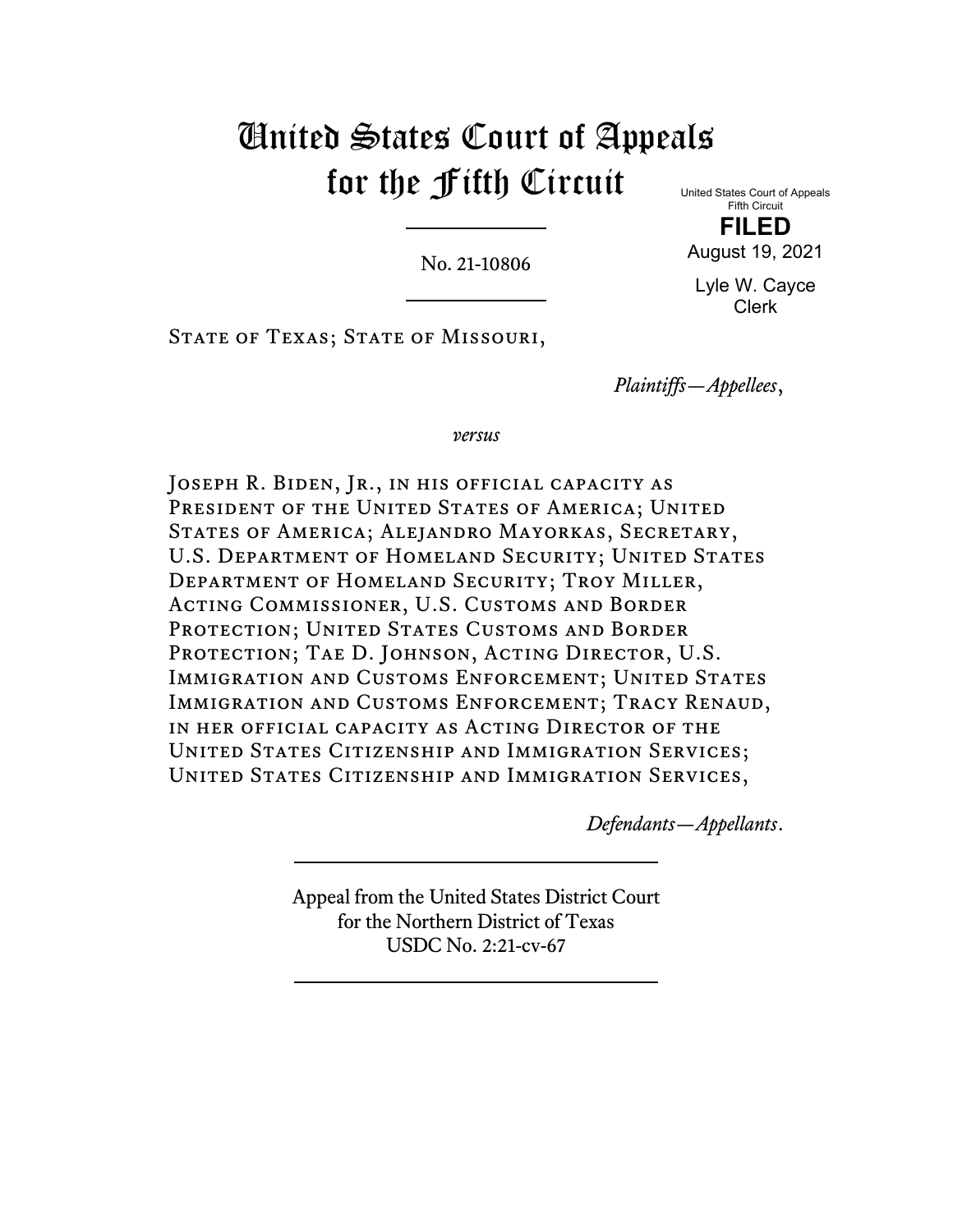Before ELROD, OLDHAM, and WILSON, *Circuit Judges*. PER CURIAM:

This case concerns the Migrant Protection Protocols ("MPP") created by the Secretary of the Department of Homeland Security on December 20, 2018, and purportedly rescinded by DHS in a memorandum on June 1, 2021 ("June 1 Memorandum").[1](#page-1-0) After a full bench trial and 53 pages of findings of fact and conclusions of law, the district court concluded that DHS's purported rescission of MPP violated, *inter alia*, the Administrative Procedure Act ("APA"). DHS seeks a stay pending appeal. After carefully considering full briefing from the parties, we hold DHS failed to satisfy the four stay factors. *See Nken v. Holder*, 556 U.S. 418 (2009). The motion is denied.

# I.

# A.

On December 20, 2018, the Trump Administration implemented MPP in response to an immigration surge at the southern border. D. Ct. Op. at 7. The statutory authority for MPP is found in 8 U.S.C. § 1225(b)(2)(C), which authorizes the Government to return certain third-country nationals arriving in the United States to Mexico or Canada for the duration of their removal proceedings under 8 U.S.C. § 1229a. *Id.* at 8. Also on December 20, 2018, the United States obtained Mexico's agreement to permit entry of MPP enrollees. *Id.* The goal of MPP was to ensure that "[c]ertain aliens attempting to enter the U.S. illegally or without documentation . . . will no longer be released into the country, where they often fail to file an asylum

<span id="page-1-0"></span><sup>&</sup>lt;sup>1</sup> We refer to the Secretary's actions as those of "DHS" unless otherwise stated.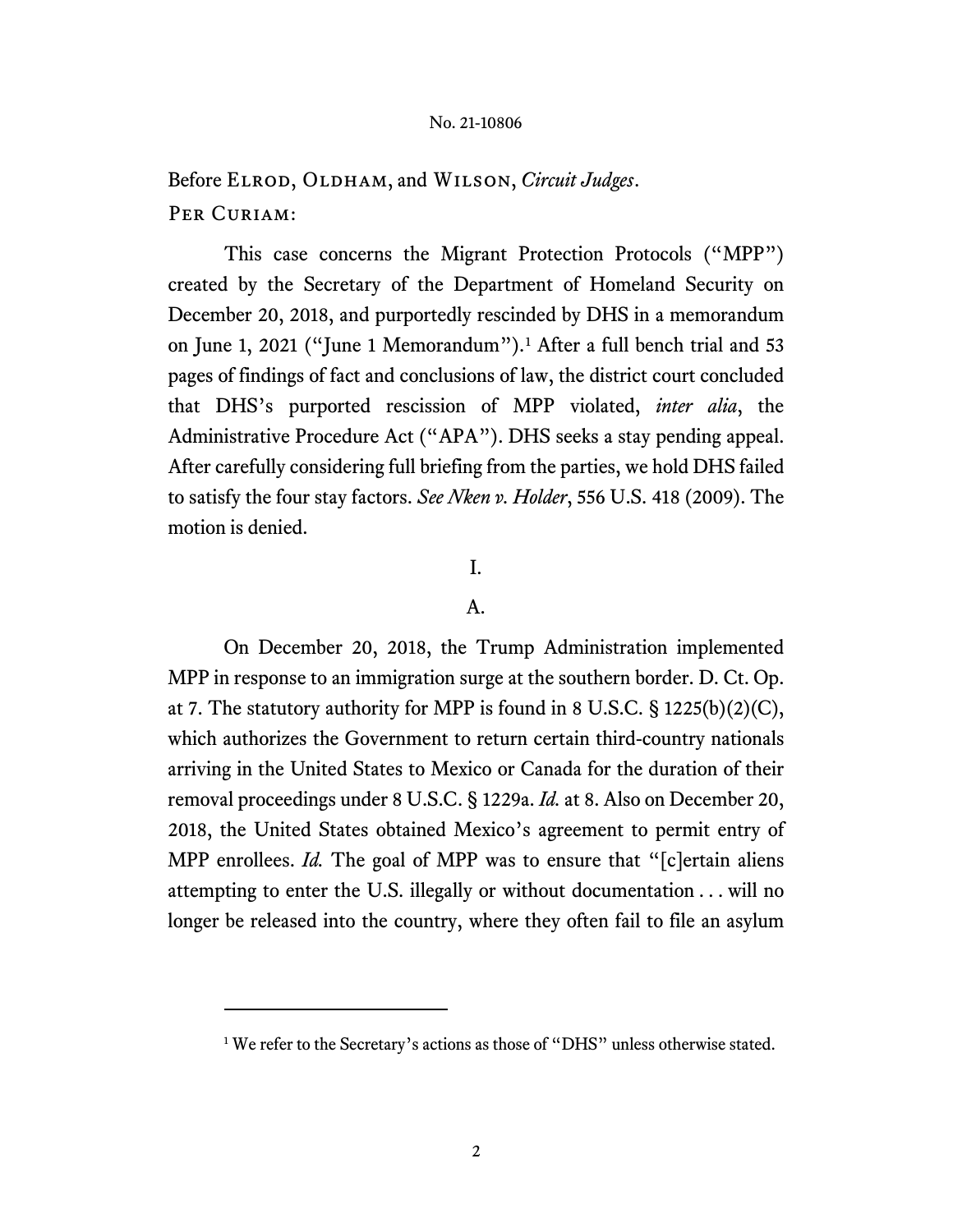application and/or disappear before an immigration judge can determine the merits of any claim." *Id.* (quotation omitted).

In January 2019, "DHS began implementing MPP, initially in San Diego, California, then El Paso, Texas, and Calexico, California, and then nationwide." *Id.* (citing AR.155–56, AR.684). In February 2019, U.S. Immigration and Customs Enforcement issued guidance on MPP to its field offices, anticipating the expansion of MPP across the border. *Id.* at 9 (citing AR.165–70). By December 31, 2020, DHS had enrolled 68,039 aliens in MPP. *Id.* at 12 (citing AR.555).

DHS and Texas entered into a Memorandum of Understanding (the "Agreement"), which the parties finalized on January 8, 2021. *Id.* at 13 (citing Compl., Ex. B at 8). The Agreement required Texas to provide information and assist DHS to "perform its border security, legal immigration, immigration enforcement, and national security missions." *Id.*  (quoting Compl., Ex. B at 2). In return, DHS agreed to consult Texas and consider its views before taking actions that could modify immigration enforcement. *See id.* at 13–14 (citing Compl., Ex. B at 2). DHS also agreed to "'[p]rovide Texas with 180 days' written notice . . . of any proposed action' subject to the consultation requirement," *id.* at 14 (quoting Compl., Ex. B at 3), so that Texas would have an opportunity to comment on the proposal. The Agreement further required DHS to consider Texas's input "in good faith" and, if it decided to reject Texas's input, "provide a detailed written explanation" of its reasons for doing so. *Id.* (emphasis omitted) (quoting Compl., Ex. B at 3).

On Inauguration Day, the Biden Administration announced that it would suspend further enrollments in MPP. The Acting Secretary of DHS wrote that "[e]ffective January 21, 2021, the Department will suspend new enrollments in the Migrant Protection Protocols (MPP), pending further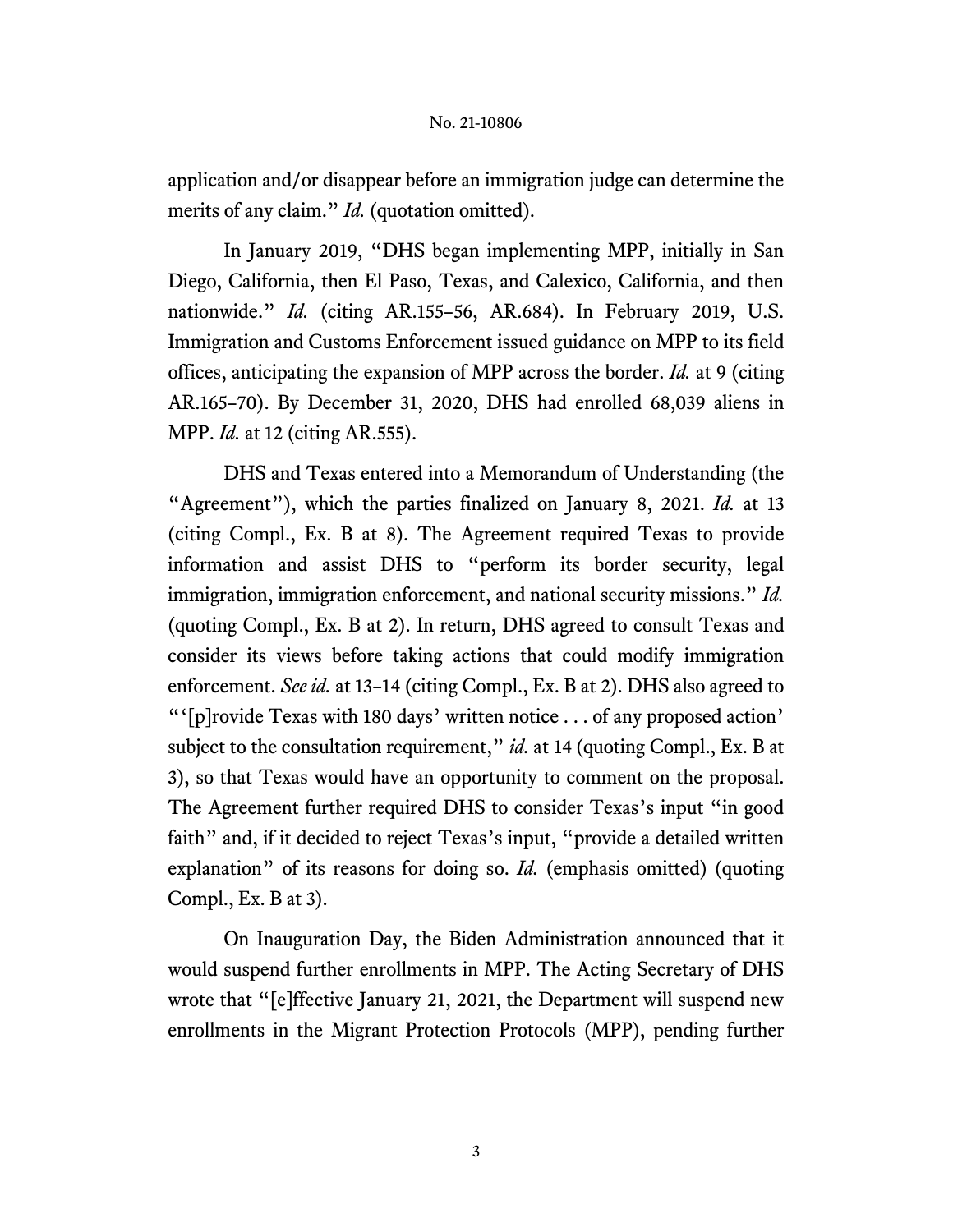review of the program. Aliens who are not already enrolled in MPP should be processed under other existing legal authorities." *Id.* at 15 (quoting AR.581).

On February 2, 2021, DHS sent a letter to Texas purporting to terminate the Agreement "effective immediately." *Id.* at 14. Because it believed that the letter did not comply with the Agreement's required procedures, Texas interpreted the letter "as a notice of intent to terminate" the Agreement. *Id.* (citing ECF No. 53 at 21).

On April 13, 2021, Texas and Missouri (the "States") sued, challenging the temporary suspension of MPP. *Id.* at 1 (citing ECF No. 1). The States alleged that DHS's January 20 Memorandum violated the APA, the Immigration and Nationality Act ("INA"), the Constitution, and the Agreement. *See id*. at 2 (citing ECF No. 1 at 4; ECF No. 45). On May 14, the States moved for a preliminary injunction that would enjoin the Government from enforcing and implementing the January 20 Memorandum. Prelim. Inj. Mot., ECF No. 30.

On June 1, before briefing on the preliminary injunction had concluded, DHS issued a new memorandum permanently terminating MPP. D. Ct. Op. at 2. The district court concluded that the June 1 Memorandum mooted the States' complaint, and the court allowed the States to amend their complaint and file a new preliminary injunction motion. *Id.* The parties agreed to consolidate the preliminary injunction hearing with the trial on the merits pursuant to Federal Rule of Civil Procedure 65(a)(2). *Id.* at 3.

# B.

Following the bench trial, the district court issued a 53-page memorandum opinion and order, concluding that the States were entitled to relief on their APA and statutory claims. *See* D. Ct. Op. at 1. The district court made many findings of fact that are relevant here. Among other things, the district court found that MPP had significant benefits before DHS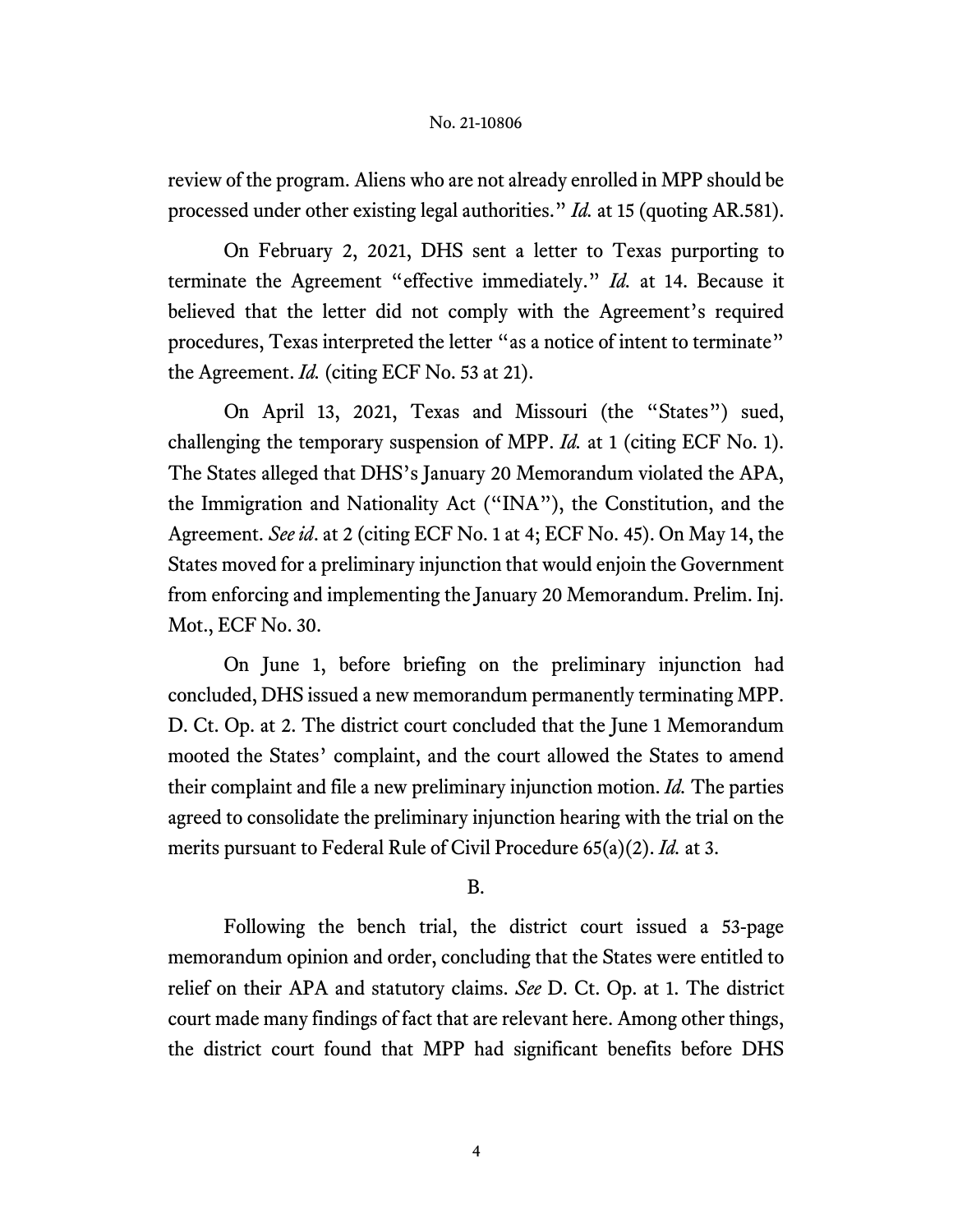purported to rescind it. For example, DHS's October 2019 Assessment of MPP concluded that "aliens without meritorious claims—which no longer constitute[d] a free ticket into the United States—[were] beginning to voluntarily return home." D. Ct. Op. at 10. And the court noted that DHS also found MPP effective in addressing the prior "perverse incentives" created by allowing "those with non-meritorious claims . . . [to] remain in the country for lengthy periods of time." *Id*. The court found that this caused a significant decrease in immigration-enforcement encounters along the southern border. *Id*. And more directly, the court found that caused a decrease in "the number of aliens released into the interior of the United States for the duration of their U.S. removal proceedings." *Id.* at 11 (citing AR.554). These benefits, DHS emphasized, were a "cornerstone" of the agency's prior immigration policy. D. Ct. Op. at 12.

The court made specific (and largely uncontested) factual findings that "[t]he termination of MPP has [increased] and will continue to increase the number of aliens being released into the United States," and that this increase "has [imposed] and will continue to impose harms on Plaintiff States Texas and Missouri." *Id.* at 17. On the basis of its factual findings, the district court determined that the States had Article III standing, that the court had jurisdiction to review the agency action, and that the States were within the zone of interests of the INA. *Id.* at 21–34. The court then concluded that DHS's termination of MPP was unlawful under the APA because the action was arbitrary and capricious and contrary to the INA. *Id.* at 34–44. Based on those conclusions, the district court "permanently enjoined and restrained [DHS] from implementing or enforcing the June 1 Memorandum" and ordered DHS "to enforce and implement MPP in good faith until such a time as it has been lawfully rescinded in compliance with the APA and until such a time as the federal government has sufficient detention capacity to detain all aliens subject to mandatory detention under Section 1255 without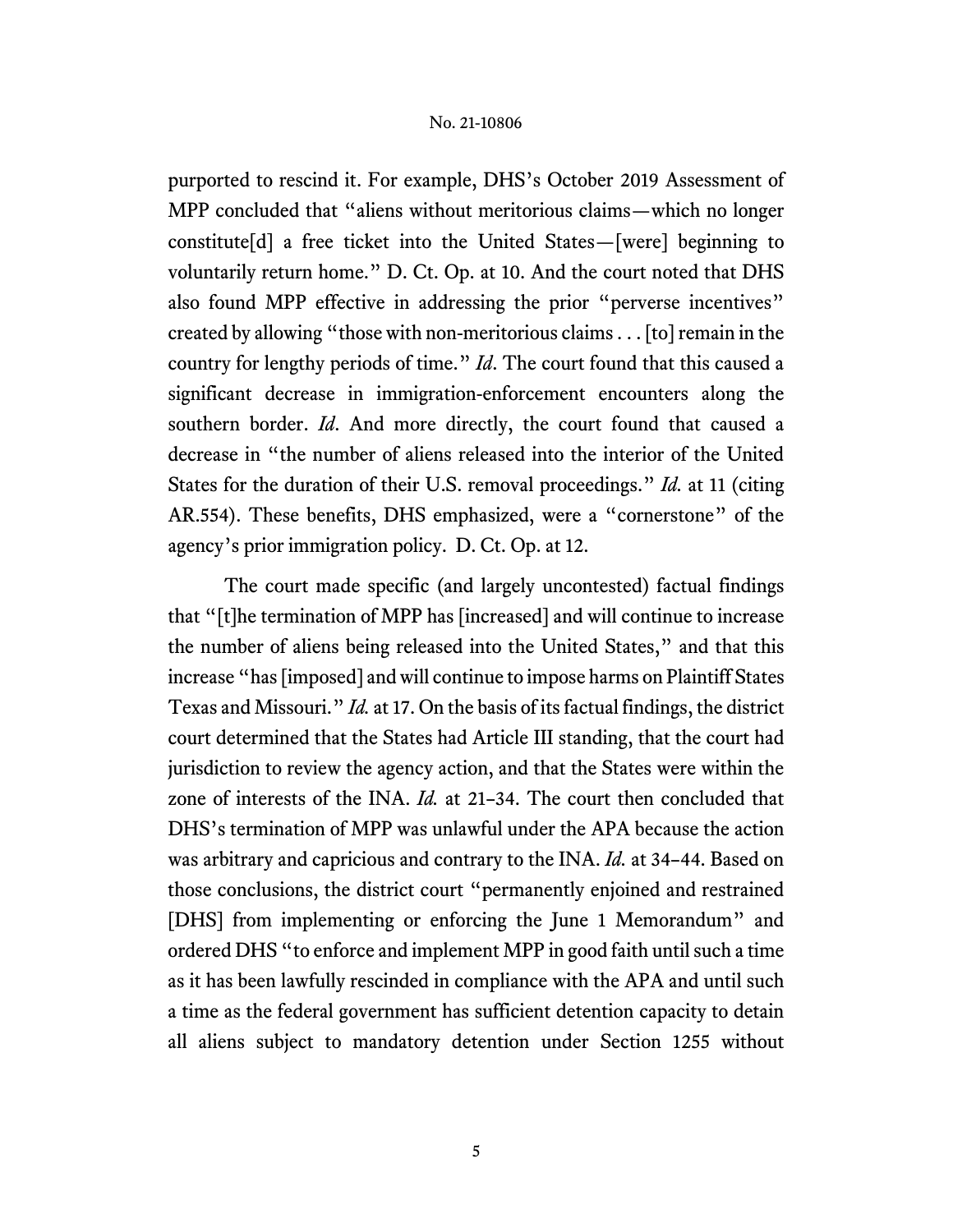releasing any aliens because of a lack of detention resources." *Id.* at 52–53 (emphases omitted).

DHS noticed an appeal. On August 17, 2021, the Government requested an emergency stay under Federal Rule of Appellate Procedure 8. The States opposed that request on August 18. On August 19, the Government filed a reply. The Government requested that we rule the same day, August 19. In considering the Government's request, we must consider four factors: (1) whether the Government makes a strong showing that it is likely to succeed on the merits; (2) whether the Government will be irreparably injured in the absence of a stay; (3) whether other interested parties will be irreparably injured by a stay; and (4) where the public interest lies. *See Nken*, 556 U.S. at 426.

# II.

We begin with whether the Government has made a strong showing that it is likely to succeed on the merits. The Government makes two merits arguments: (A) the case is not justiciable, and (B) DHS's rescission of MPP did not violate federal law. The Government is likely wrong on both.

# A.

The Government first argues that it is likely to succeed on the merits because two justiciability doctrines—standing and non-reviewability operate as insuperable obstacles to the States' suit. We consider and reject each argument in turn.

1.

First, the States' standing. To establish standing, the States "must show an injury that is 'concrete, particularized, and actual or imminent; fairly traceable to the challenged action; and redressable by a favorable ruling.'" *Texas v. United States*, 809 F.3d 134, 150 (5th Cir. 2015) (quoting *Clapper v.*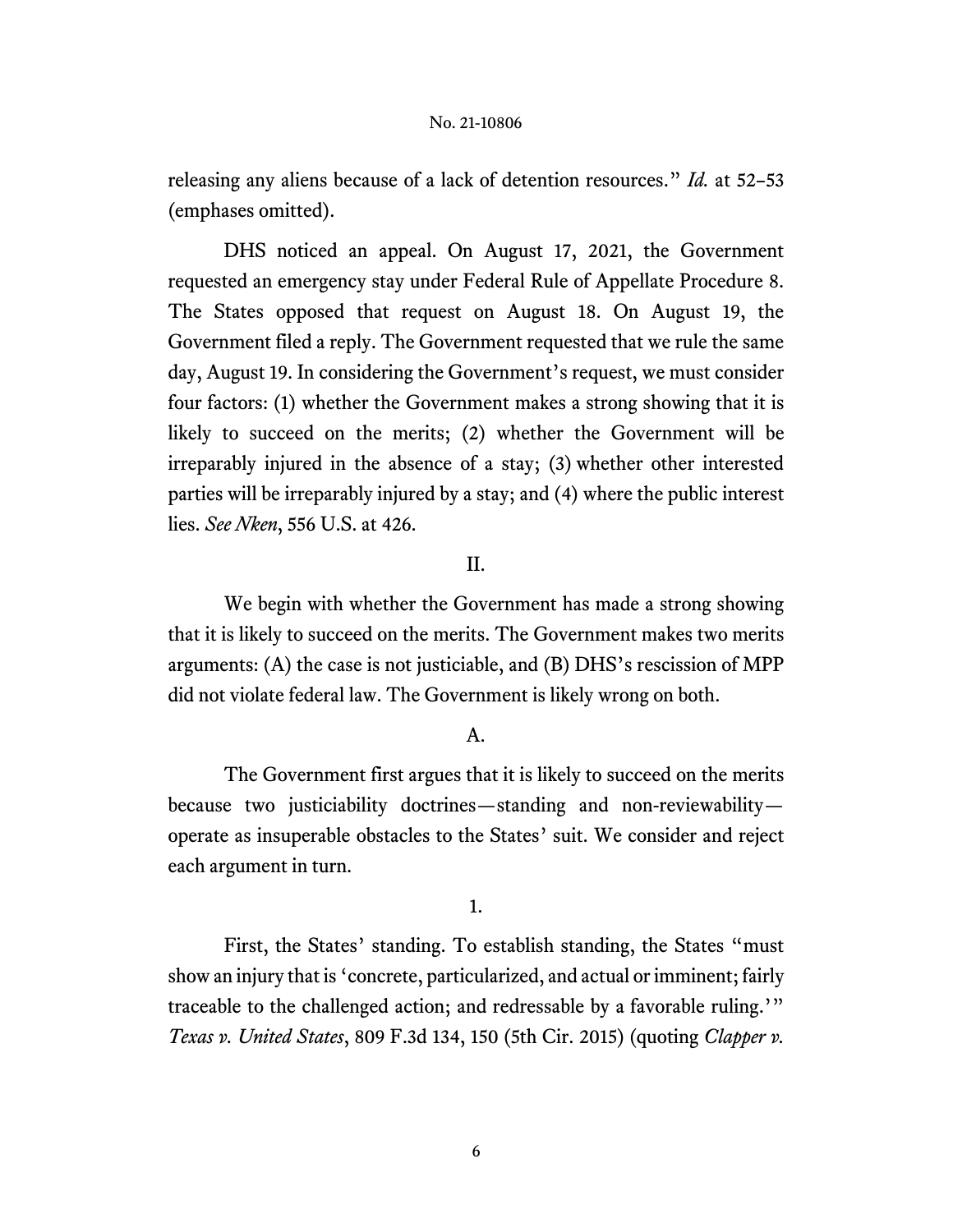*Amnesty Int'l USA*, 568 U.S. 398, 409 (2013)). "Only one of the [appellants] needs to have standing to permit us to consider the [complaint]."[2](#page-6-0) *Massachusetts v. EPA*, 549 U.S. 497, 518 (2007); *accord Nat'l Rife Ass'n Am., Inc. v. McCraw*, 719 F.3d 338, 344 n.3 (5th Cir. 2013). Because the Government is seeking a stay, we must ask whether it has made a strong showing that the States lack standing. *See Valentine v. Collier*, 956 F.3d 797, 801 (5th Cir. 2020).

After a bench trial, we review the district court's factual determinations for clear error. *See, e.g.*, *Texas*, 809 F.3d at 171–72 (reviewing a factual finding for clear error); *Env't Tex. Citizen Lobby, Inc. v. ExxonMobil Corp.*, 968 F.3d 357, 367 (5th Cir. 2020) ("Because this case was tried, Plaintiffs needed to prove standing by a preponderance of the evidence. A factual finding that a plaintiff met that burden is reviewed for clear error." (citation omitted)). And any argument not raised on appeal (including a challenge to a district court's factual finding) is forfeited. *See, e.g.*, *United States v. Edwards*, 303 F.3d 606, 647 (5th Cir. 2002) ("Many of the 'errors' cited by the defendants are unbriefed. These issues have been [forfeited]."); *cf.* Fed. R. App. P. 28(a)(9)(A) ("The appellant's brief must contain . . . appellant's contentions and the reasons for them, with citations to the authorities and parts of the record on which the appellant relies.").

We begin with (a) the district court's uncontested factual findings. Then we hold that the Government fails to make a strong showing that it is likely to succeed on appeal because it has not shown that the States lack (b) an injury-in-fact that is (c) traceable and (d) redressable. Finally, any doubt

<span id="page-6-0"></span><sup>&</sup>lt;sup>2</sup> For this reason, we focus on Texas's standing. We note, however, that Missouri brings largely similar arguments with respect to driver's-license, educational, healthcare, and other costs.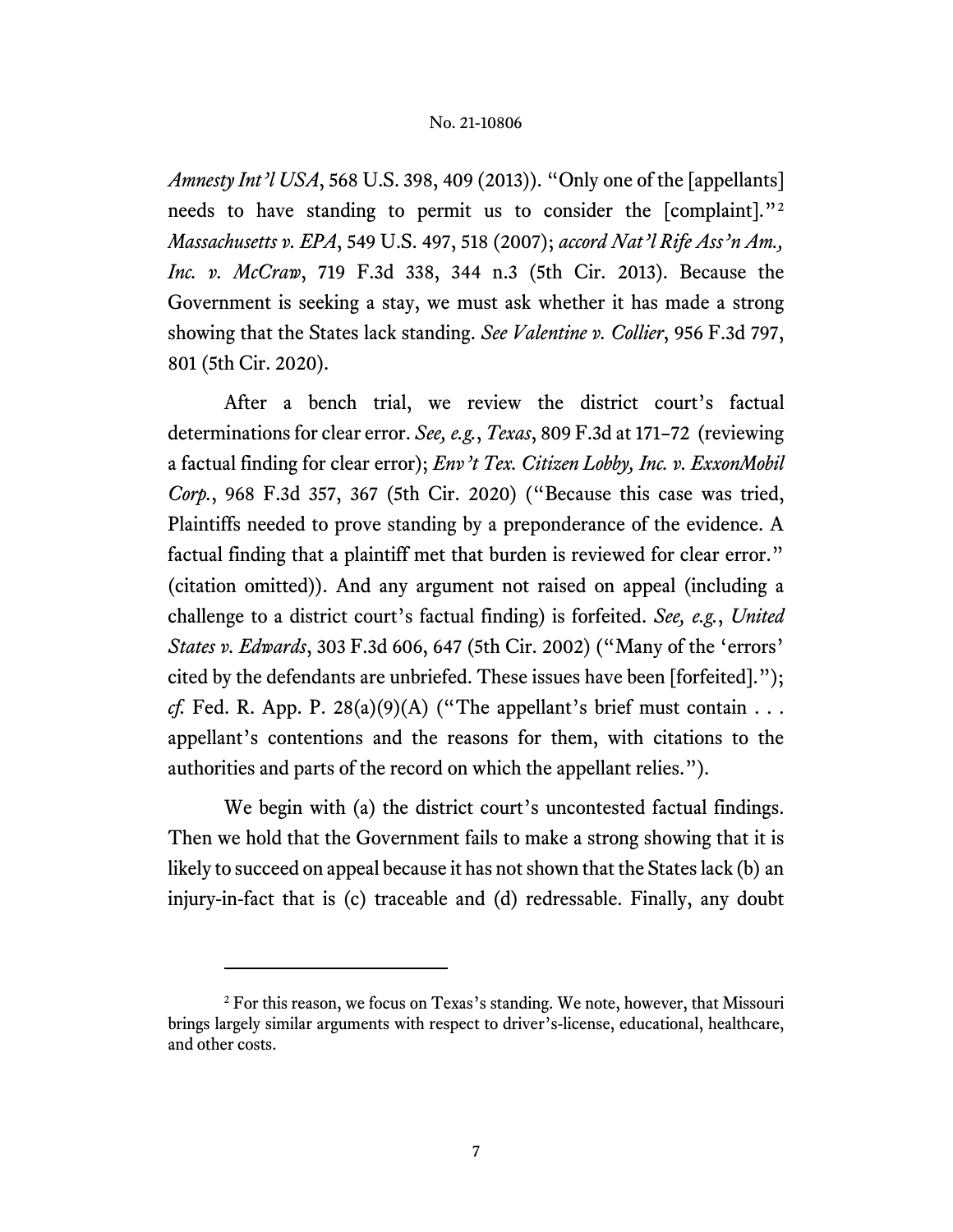about the States' standing is resolved by (e) the special solicitude guaranteed to sovereign States in our federal system.

a.

The district court found eight facts central to the standing issue. These include:

- 1. The court found that because of MPP's termination, the Government has been "forced to release and parole aliens into the United States because [the Government] simply [does] not have the resources to detain aliens as mandated by statute." D. Ct. Op. at 17; *see also id.* at 18 (finding that Texas's "border state" status means some of those aliens have ended up in Texas).
- 2. The court found that DHS previously acknowledged that "MPP implementation contributed to decreasing the volume of inadmissible aliens arriving in the United States on land from Mexico." *Id.* at 17 (quotation and alteration omitted).
- 3. The court found that "the termination of MPP has contributed to the current border surge." *Id.*
- 4. The court found that "[s]ince MPP's termination, the number of enforcement encounters on the southwest border has skyrocketed." *Id.*; *see also id.* at 18 n.7 (noting "the sworn statement of David Shahoulian, Assistant Secretary for Border and Immigration Policy at DHS," including Shahoulian's statement that "[b]ased on current trends, the Department expects that total encounters this fiscal year are likely to be the highest ever recorded" (emphasis omitted)).
- 5. The court found that many "aliens present in Texas because of MPP's termination would apply for driver's licenses," the granting of which would impose a cost on Texas. *Id.* at 19.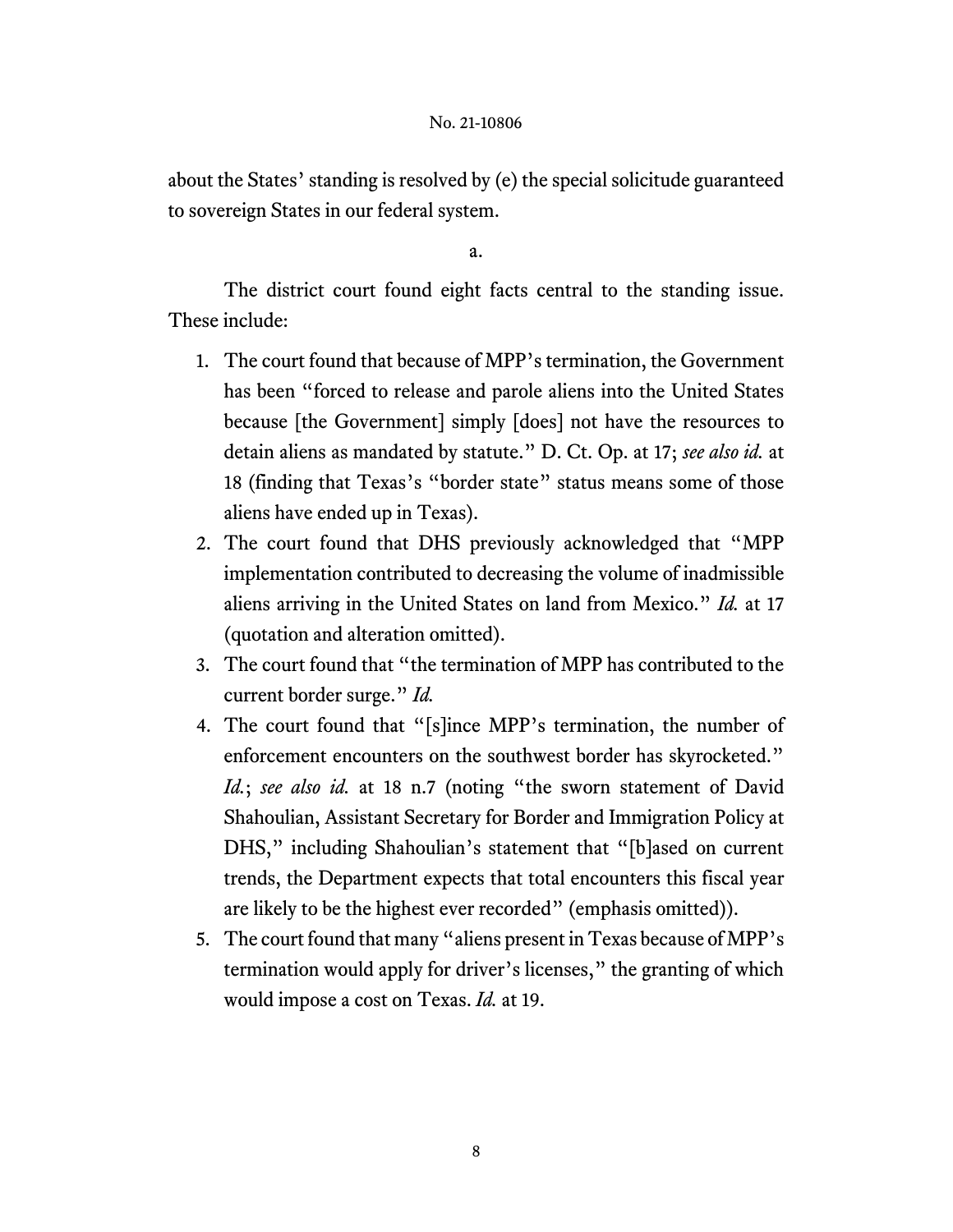- 6. The court found that "[s]ome school-age child aliens who would have otherwise been enrolled in MPP are being released or paroled into the United States," and that (according to state estimates) Texas will expend an average of \$9,216 per additional student in the 2021 school year. *Id.* at 19.
- 7. The court found that "[s]ome aliens who would have otherwise been enrolled in MPP are being released or paroled into the United States and will use state-funded healthcare services or benefits in Texas," imposing a cost on the state. D. Ct. Op. at 19–20 (citing AR.555, AR.587–88).
- 8. Finally, the court found that "[s]ome aliens who would have otherwise been enrolled in MPP are being released or paroled into the United States and [some] will commit crimes in Texas," imposing costs on the state's correctional apparatus. *Id.* at 20.

The Government does not challenge *any* of these findings.<sup>[3](#page-8-0)</sup> But even if it did, we would not find any of them clearly erroneous in the light of the record as a whole. *See, e.g.*, *United States v. Ismoila*, 100 F.3d 380, 396 (5th Cir. 1996) ("[A]s long as the determination is plausible in light of the record as a whole, clear error does not exist.").

b.

Texas's injuries are actual and imminent. As just described, MPP's termination has caused an increase in immigration into Texas. And as

<span id="page-8-0"></span><sup>3</sup> On one reading of the Government's brief, it does contest the fifth finding. *See*  Stay Mot. at 7 (discussing "speculation about an increase in the number of aliens released and paroled who will seek driver's licenses" (quotation omitted)). But in any case, neither our precedent nor the district court's record allows us to conclude the Government is likely to show the finding is clearly erroneous. *See Texas*, 809 F.3d at 156 (making a similar inference about driver's license applications).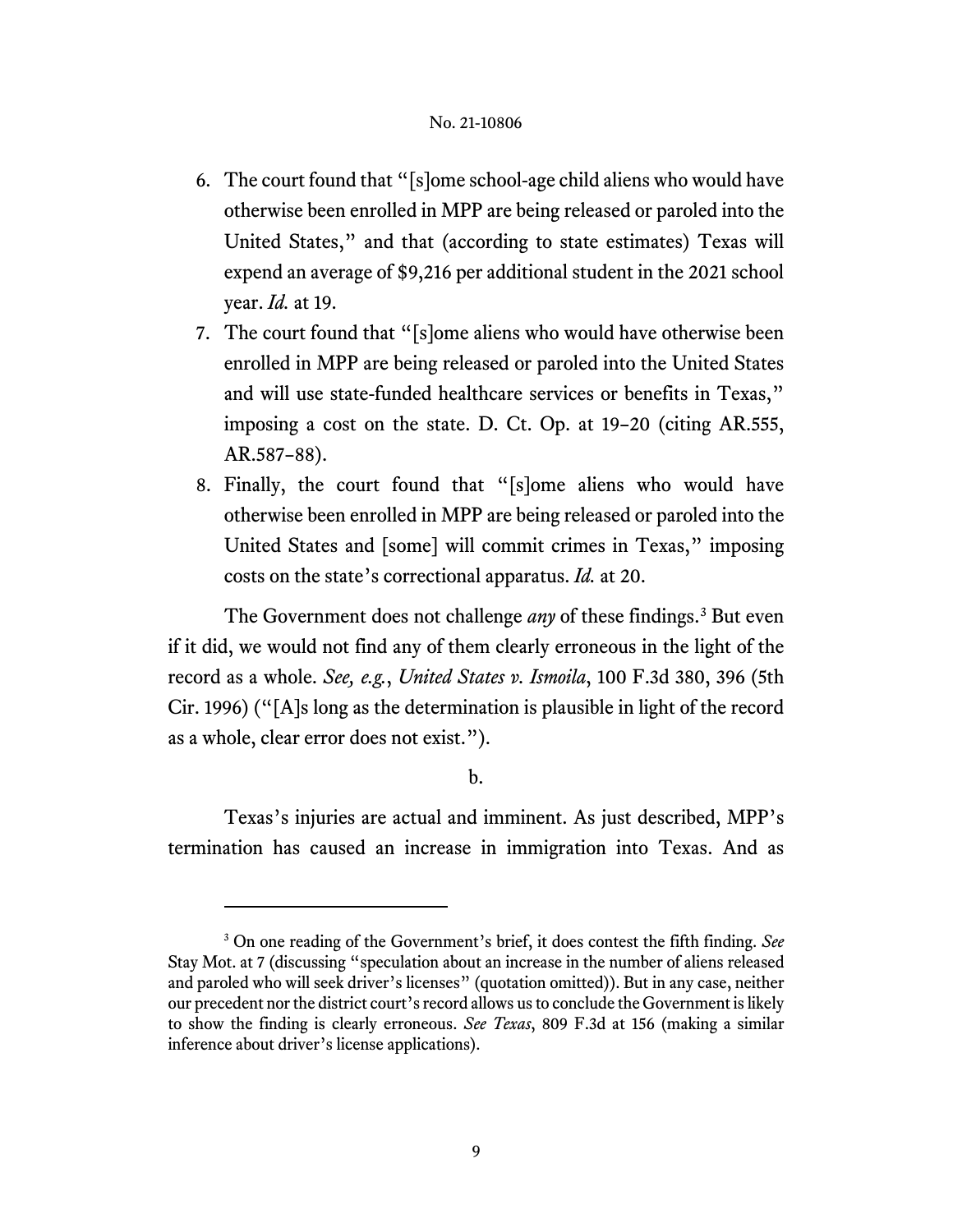discussed at length in *Texas v. United States*, Texas law requires the issuance of a license to any qualified person—including noncitizens who "present . . . documentation issued by the appropriate United States agency that authorizes the applicant to be in the United States." 809 F.3d at 155–56 (alteration in original) (quoting TEX. TRANSP. CODE § 521.142(a)); see *also id.* (discussing other Texas requirements for a driver's license). Of course, unlike in the Deferred Action for Parents of Americans and Lawful Permanent Residents ("DAPA") program, the challenged action here does not *ipso facto* guarantee that a given alien will satisfy that requirement. Yet the district court's uncontested findings of fact likely compel the conclusion that MPP's termination has led to an increase in the number of aliens in Texas, many of whom will apply for driver's licenses. And the district court found that Texas incurs a cost every time it *inquires* into whether an alien satisfies the requirements for a license—even if the person does not in fact qualify for a license. D. Ct. Op. at 19 ("Each additional customer seeking a Texas driver's license imposes a cost on Texas."); *see also* Decl. of Sheri Gipson, Chief of the Texas Department of Public Safety Driver License Division, ¶ 8 ("DPS estimates that for an additional 10,000 driver['s] license customers *seeking* a limited term license, DPS would incur a biennial cost of approximately \$2,014,870.80." (emphasis added)). So Texas has shown imminent injury in this case. *See Texas*, 809 F.3d at 156 (reaching the same conclusion on similar facts). Driver's licenses aside, the district court's unchallenged factual findings regarding educational, healthcare, and correctional costs provide equally strong bases for finding cognizable, imminent injury.

The Government's counterargument (limited to the driver's-license theory) is that the district court's analysis was "primarily based on speculation about an increase in the number of aliens released and paroled who will seek driver's licenses." Stay Mot. at 7 (quotation omitted). But the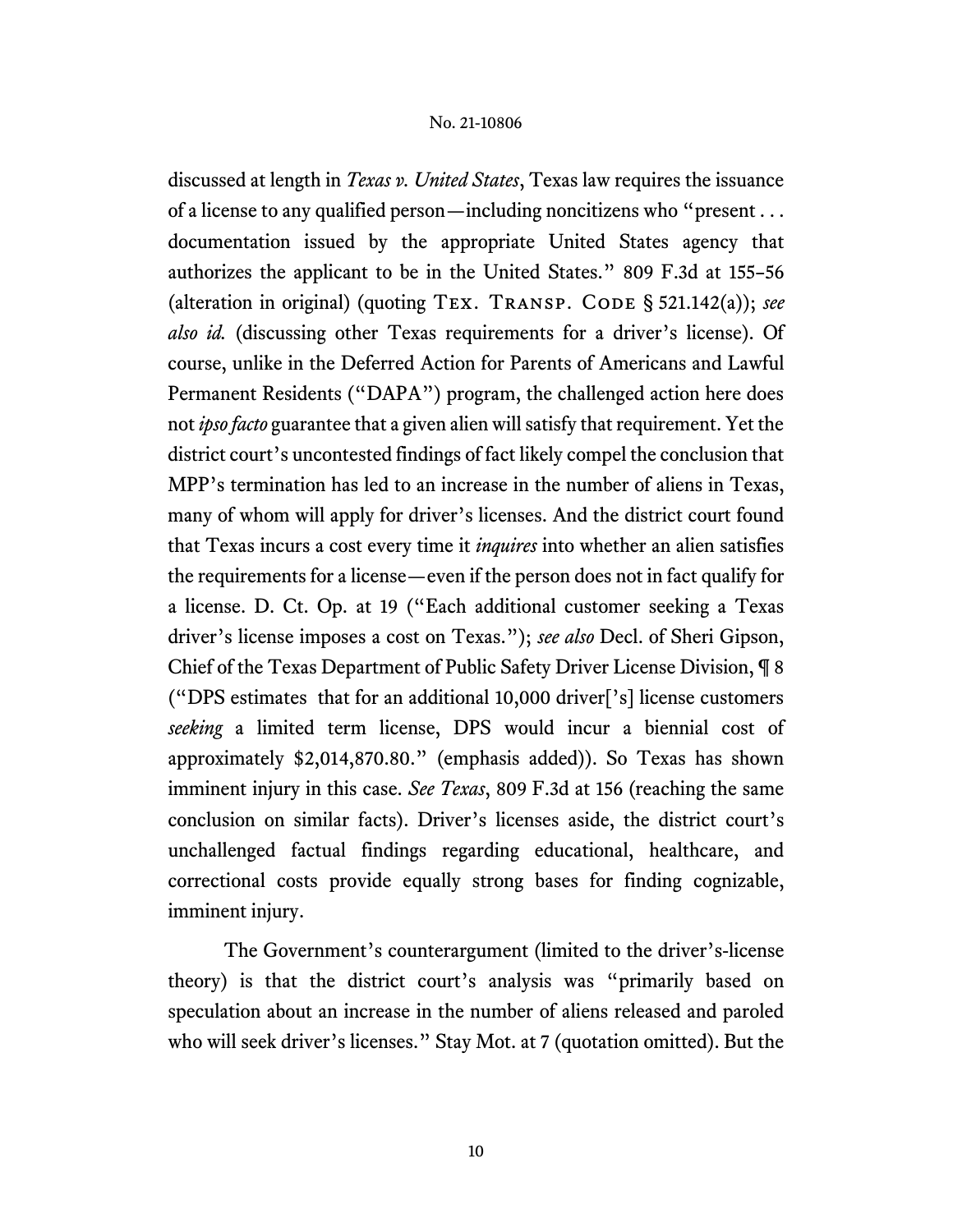Government has done nothing to show that district court's findings of fact about the increased number of aliens were clearly erroneous. And it is grounded in our precedent. *Texas*, 809 F.3d at 156 ("[T]here is little doubt that many [DAPA beneficiaries] would [apply for driver's licenses] because driving is a practical necessity in most of the state.").

c.

Texas's injury is also traceable to the Government's termination of MPP. The district court's uncontested factual findings establish as much: MPP's termination has caused an increase in unlawful immigration into Texas. Many new immigrants are certain to apply for driver's licenses—and evaluating each application will impose costs on Texas. *Cf. Texas*, 809 F.3d at 160 (noting that new immigrants—in that case, DAPA recipients—"have strong incentives to obtain driver's licenses, and it is hardly speculative that many would do so if they became eligible."). Likewise, at least some MPPcaused immigrants will certainly seek educational and healthcare services from the state. And the States have incurred and will continue to incur costs associated with the border crisis, at least part of which the district court found is traceable to rescinding MPP. The causal chain is easy to see, and the Government does not meaningfully contest this point. *See also Massachusetts v. EPA*, 549 U.S. at 523 (finding traceability where the EPA's challenged action may have caused people to drive less fuel-efficient cars, which may in turn contribute to a prospective rise in sea levels, which may in turn cause the erosion of Massachusetts's shoreline).

# d.

An injunction would remedy Texas's injury by requiring reinstatement of MPP. And with MPP back in place, immigration officers would once again have discretion to return (some) aliens to Mexico. The Government gives two arguments that it says undercut redressability. First,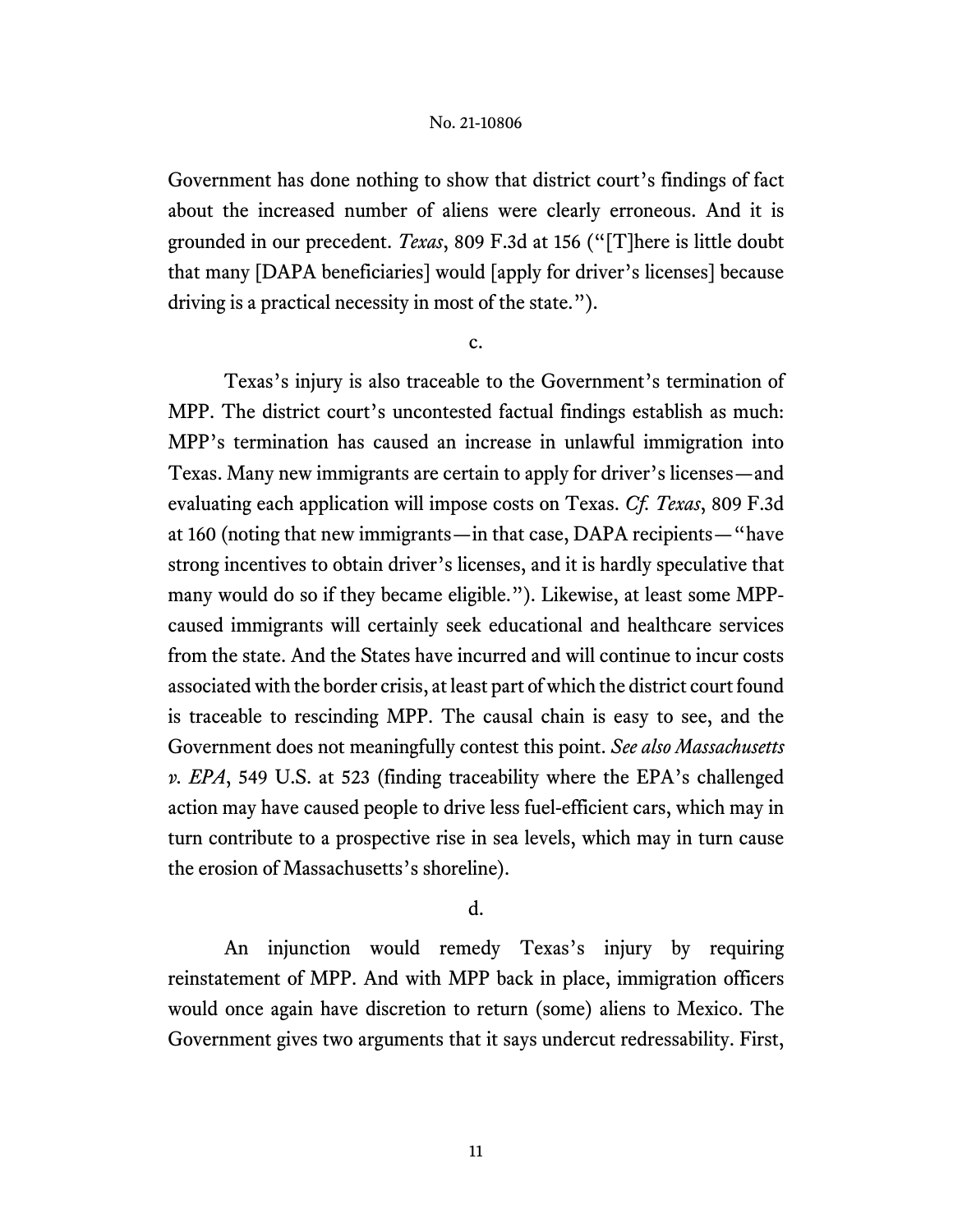the Government contends, an injunction would provide no redress because immigration officers under MPP would have discretion about whether to return any given immigrant to Mexico. Stay Mot. at 8. This argument ignores the fact that, during MPP's operative period, immigration agents did in fact order over 50,000 aliens back to Mexico from the Texas border. ECF 11 at 2. The Government offers no basis to conclude that a renewed MPP would have any different impact.

Second, the Government argues there is no redressability because aliens cannot be returned to Mexico without Mexico's consent. Stay Mot. at 8. This argument fails because for at least some aliens, MPP would permit DHS to simply refuse admission at ports of entry in the first place. *See* 8 U.S.C. § 1225(b)(2)(C) (allowing the Attorney General to "return [an] alien" "who is arriving on land (whether or not at a designated port of arrival) from a foreign territory contiguous to the United States . . . to that territory pending a" removal proceeding). Further, Mexico issued a statement in 2018 consenting to admit aliens excluded from the United States under MPP and nothing in the record suggests Mexico has since retracted that consent. *See* AR.153 (Secretaría do Relaciones Exteriores, *Position of Mexico on the Decision of the U.S. Government to Invoke Section 235(b)(2)(C) of its Immigration and Nationality Act* (Dec. 20, 2018)).

e.

To eliminate any doubt as to standing, we emphasize that the States are entitled to "special solicitude" in the standing analysis. *Massachusetts v. EPA*, 549 U.S. at 520; *see also Texas*, 809 F.3d at 151 (beginning with the special-solicitude question). Such special solicitude has two requirements: (1) the State must have a procedural right to challenge the action in question, and (2) the challenged action must affect one of the State's quasi-sovereign interests. *Texas*, 809 F.3d at 151–52 (citing *Massachusetts*, 549 U.S. at 516–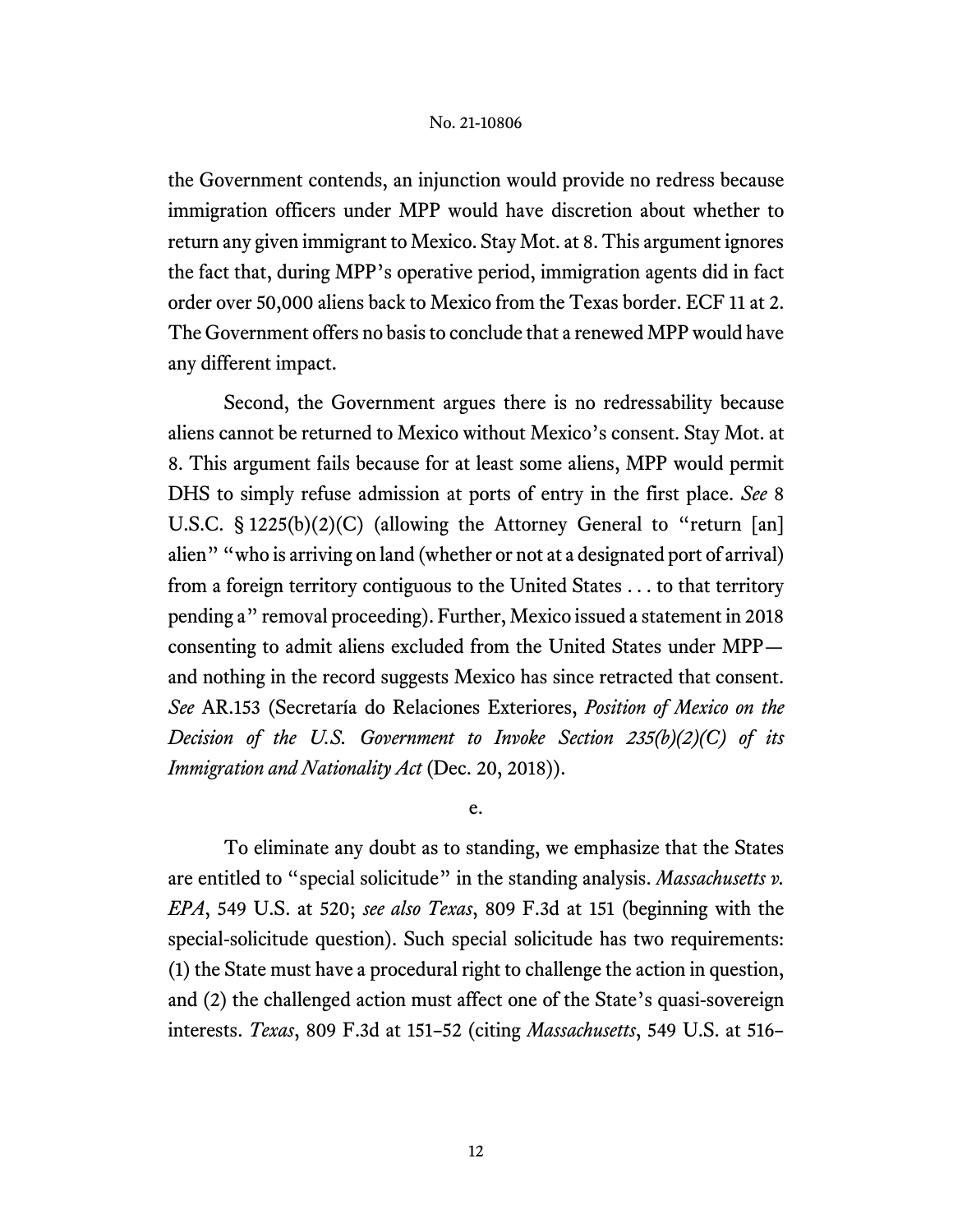20). In both *Massachusetts* and *Texas*, the first prong was satisfied where a State challenged an agency action as invalid under a statute. 549 U.S. at 516– 17 (Clean Air Act); 809 F.3d at 152–53 (APA). And in both cases, the second prong was satisfied where a State's challenge involved an agency's alleged failure to protect certain formerly "sovereign prerogatives [that] are now lodged in the Federal Government." *Massachusetts*, 549 U.S. at 520; *see Texas*, 809 F.3d at 152–54. Particularly relevant here is *Texas*, where this Court held that DAPA, by authorizing the presence of many previously unlawful aliens in the United States, affected "quasi-sovereign interests by imposing substantial pressure on them to change their laws, which provide for issuing driver's licenses to some aliens and subsidizing those licenses." 809 F.3d at 153 (quotation omitted).

Texas is indeed entitled to special solicitude. First, just as in the DAPA suit, Texas is asserting a procedural right under the APA to challenge an agency action. *See id.* at 152 ("In enacting the APA, Congress intended for those 'suffering legal wrong because of agency action' to have judicial recourse, and the states fall well within that definition." (quoting 5 U.S.C. § 702)). And second, Texas asserts precisely the same driver's-license-based injury here that it did there. *See id.* at 153–54 (explaining that DAPA, by greatly increasing the class of people to whom existing Texas law would entitle a subsidized driver's license, pressured Texas to change its own law thus affecting a quasi-sovereign interest). Thus, Texas is entitled to special solicitude in the standing inquiry.

That solicitude means redressability is easier to establish for certain state litigants than for other litigants—and this should remove any lingering doubt as to that prong. *See Massachusetts*, 549 U.S. at 517–18 (holding a State "can assert [its] right[s] without meeting all the normal standards for redressability and immediacy" (quotations and citations omitted)). Texas would be able to establish redressability without this special solicitude—but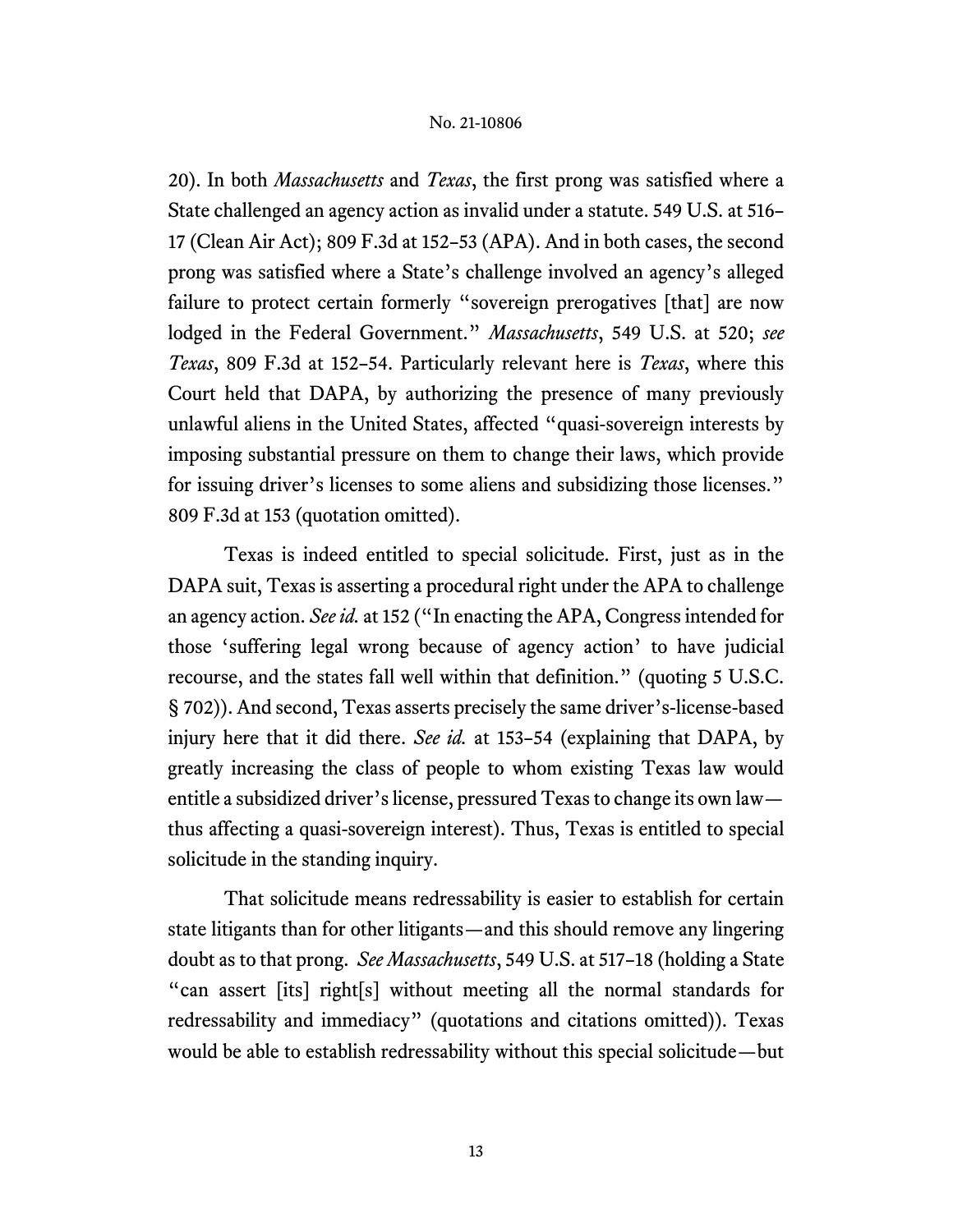it reinforces our conclusion that the States have standing and that the Government has failed to make a strong showing to the contrary.

2.

The Government next argues this suit is non-justiciable under the APA. The Government makes three arguments on this score. None is persuasive.

a.

First, the Government argues that its termination of MPP is not a "final agency action" under the APA. The APA allows judicial review for "final agency action for which there is no other adequate remedy in a court." 5 U.S.C. § 704. And for an agency action to qualify as final, the action must (1) mark[] the consummation of the agency's decisionmaking process," and (2) either determine "rights or obligations" or produce "legal consequences." *Texas v. EEOC*, 933 F.3d 433, 441 (quoting *Bennett v. Spear*, 520 U.S. 154, 177–78 (1997)).

The Government does not contest that the June 1 Memorandum was the consummation of the decisionmaking process. As for the second prong, the Government simply asserts the Memorandum is a general policy statement—and therefore can neither determine rights nor produce obligations or legal consequences. Stay Mot. at 10–11. This argument ignores Circuit precedent establishing that a "policy statement" can nonetheless be "final agency action" under the APA. *See Merchs. Fast Motor Lines, Inc. v. ICC*, 5 F.3d 911, 919–20 (5th Cir. 1993). It also ignores the principle that "where agency action withdraws an entity's previously-held discretion, that action alters the legal regime, binds the entity, and thus qualifies as final agency action" under the APA. *EEOC*, 933 F.3d at 442 (quotation omitted). As the district court ably explained, the Memorandum withdrew DHS officers' previously existing discretion when it directed "DHS personnel,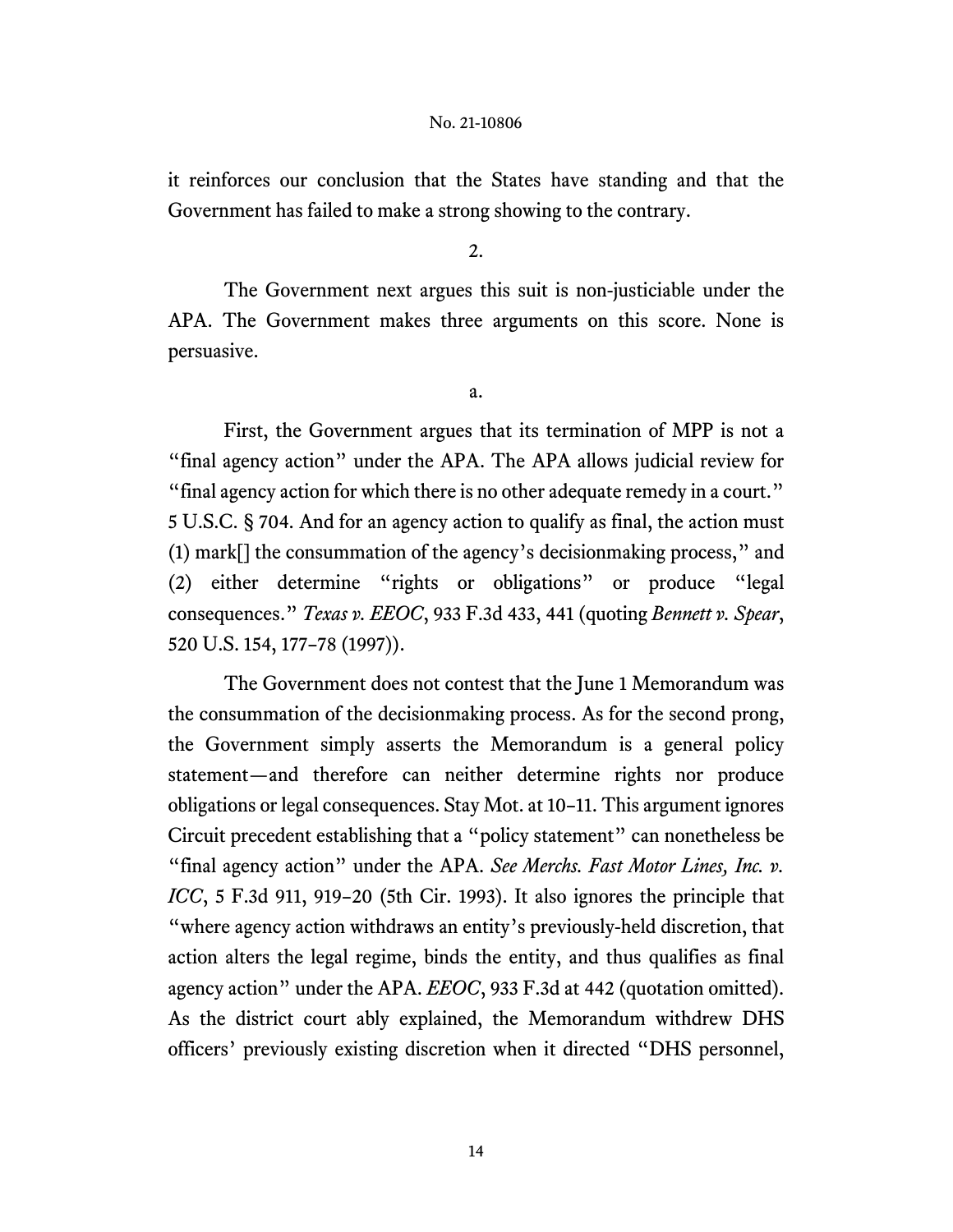effective immediately, to take all appropriate actions to terminate MPP, including taking all steps necessary to rescind implementing guidance and other directives issued to carry out MPP." D. Ct. Op. at 27 (emphasis omitted) (quoting AR.7).

b.

Second, the Government argues that the decision to terminate MPP is unreviewable under 5 U.S.C. § 701(a). Stay Mot. at 8. The APA creates a "basic presumption of judicial review." *DHS v. Regents of the Univ. of Cal.*, 140 S. Ct. 1891, 1905 (2020) (quotation omitted). And to vindicate that presumption, the Supreme Court has read § 701(a)(2) "quite narrowly." *Id.* (quotation omitted). The presumption can be overcome "by a showing that the relevant statute precludes review,  $\S 701(a)(1)$ , or that the agency action is committed to agency discretion by law, § 701(a)(2)." *Id.* (quotations and alterations omitted). Here, the Government has tried but failed to make both showings.

The Government argues that 8 U.S.C.  $\S 1225(b)(2)(C)$  is a "statute[] [that] preclude<sup>[s]</sup> judicial review." 5 U.S.C. § 701(a)(1). Section  $1225(b)(2)(C)$  provides:

In the case of an alien described in subparagraph (A) who is arriving on land (whether or not at a designated port of arrival) from a foreign territory contiguous to the United States, the Attorney General may return the alien to that territory pending a proceeding under section 1229a of this title.

That provision does confer the discretion to choose among various detention and non-detention options for aliens placed in § 1229a removal proceedings. But the question presented in the States' complaint is *not* whether a particular alien is subject to detention in any particular set of circumstances. The States are instead challenging DHS's June 1 decision to rescind MPP—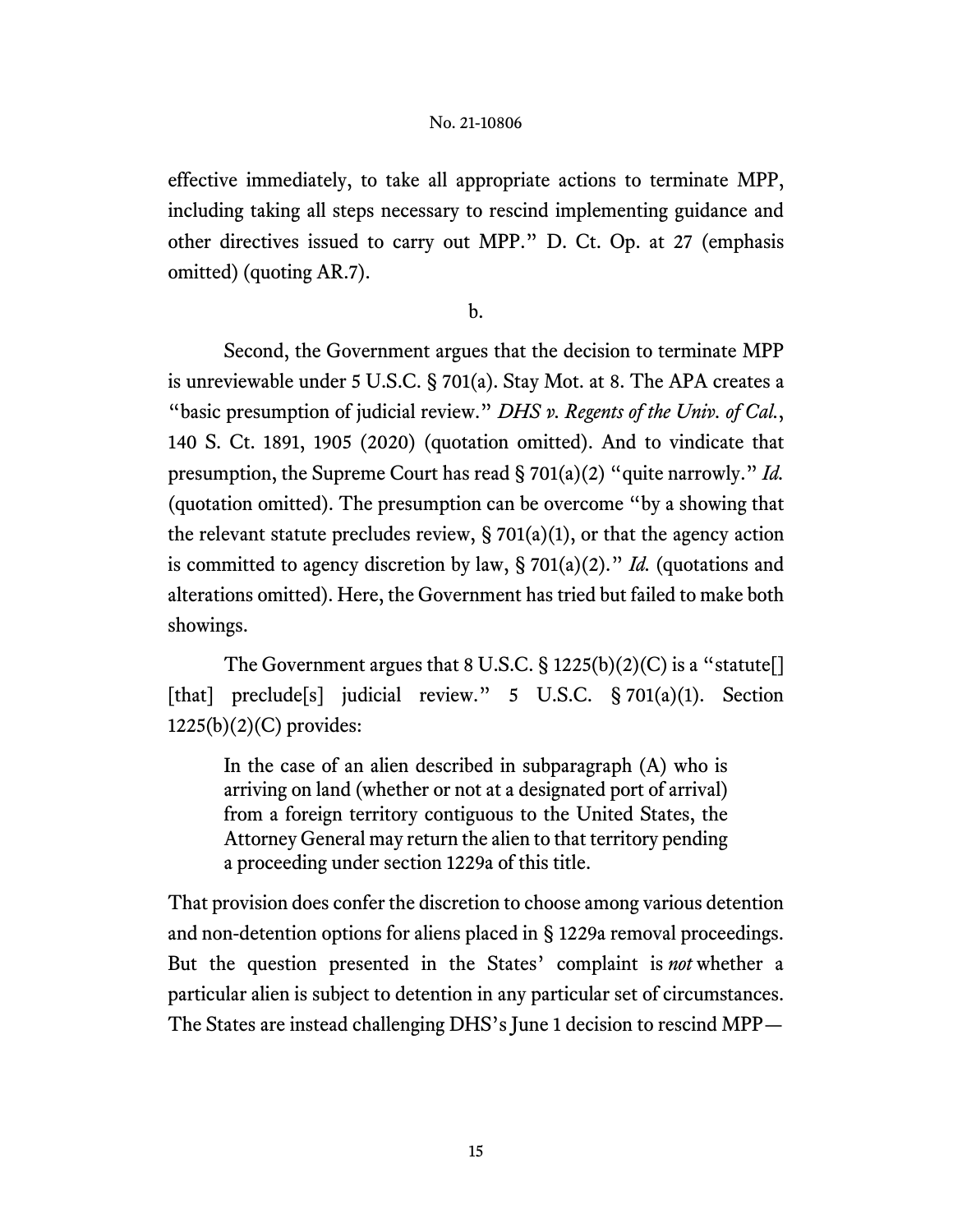which is a government program that creates rules and procedures for *entire classes* of aliens. It remains true—with or without MPP—that DHS has discretion to make individualized detention and non-detention decisions in accordance with the strictures of § 1225. What DHS cannot do, the States allege, is rescind the MPP program in a way that is arbitrary, capricious, and contrary to law. DHS cites nothing to suggest that latter decision is committed to agency discretion. In fact, cases like *Regents* prove it is not. *See* 140 S. Ct. at 1905–06 (decision to rescind DACA not committed to agency discretion); *Texas*, 809 F.3d at 168–69 (decision to implement DAPA not committed to agency discretion).

The Government's argument that the decision to rescind MPP is "committed to agency discretion by law" fails for similar reasons. 5 U.S.C. § 701(a)(2); *see Regents*, 140 S. Ct. at 1905. This form of non-reviewability occurs where a statute is "drawn so that it furnishes no meaningful standard by which to judge the [agency's] action." *Dep't of Commerce v. New York*, 139 S. Ct. 2251, 2568 (2019); *see also Citizens to Preserve Overton Park, Inc. v. Volpe*, 401 U.S. 402, 410 (1971) (holding a decision is committed to agency discretion when there is "no law to apply" (quotation omitted)). The Government argues that § 1225 provides no standard by which to evaluate DHS's action in this case. Stay Mot. at 8–9.

Once again, Supreme Court precedent undercuts the Government's argument. Even a statute that "leave[s] much to [an agency's] discretion" does not necessarily "leave [that] discretion unbounded." *Dep't of Commerce*, 139 S. Ct. at 2567–68 (holding a statute granting the Secretary of Commerce broad discretion to take the census "in such form and content as he may determine" did not commit the decision to reinstate a citizenship question to the Secretary's discretion (quotation omitted)). So too here. Section 1225(b)(2)(C) certainly confers discretion, but there is no reason to think that discretion is infinite—just as there is no reason to think the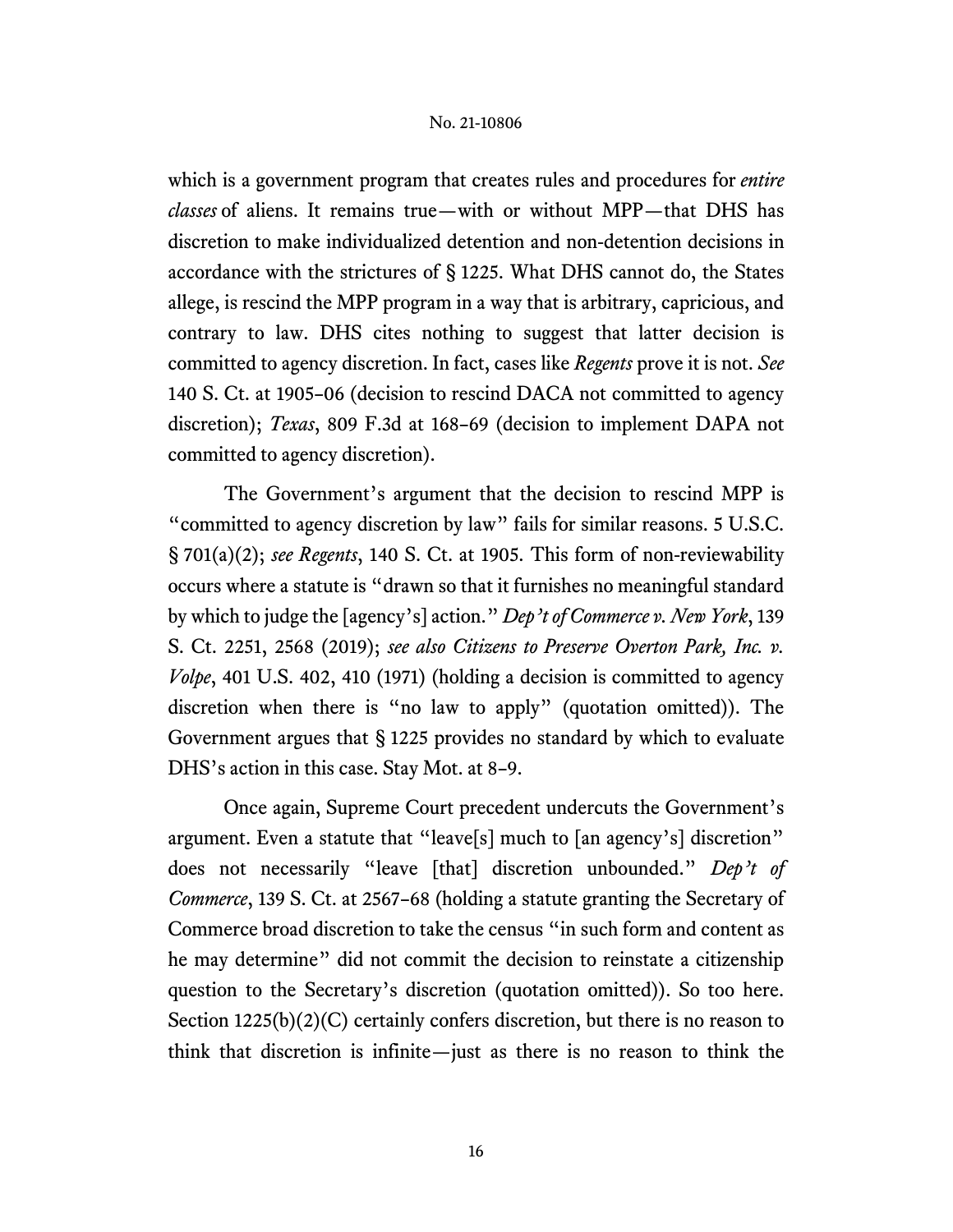discretion extends beyond the bounds of individualized, case-by-case determinations to begin with. And like the statute in *Department of Commerce*, which included provisions that meaningfully restrained the Secretary of Commerce, *see* 139 S. Ct. at 2568–69, § 1225 includes provisions restraining the DHS in this case. *See* § 1225(b)(1)(B)(iii)(IV) (an alien subject to expedited removal, but without a credible fear of persecution, "shall be detained pending a final determination of credible fear of persecution"); § 1225(b)(1)(B)(ii) (an alien with a credible fear of persecution "shall be detained for further consideration of the application for asylum"); § 1225(b)(1)(B)(iii)(IV) ("Any alien subject to the procedures under this clause shall be detained pending a final determination of credible fear of persecution and, if found not to have such a fear, until removed."); § 1225(b)(2)(C) (Attorney General "may return" an alien not subject to expedited removal as an alternative to detention). We conclude that this is not a "case in which there is no law to apply." *Dep't of Commerce*, 139 S. Ct. at 2569 (quotation omitted).

c.

The Government's final justiciability argument is that the MPPtermination decision is nothing more than a non-enforcement decision, unreviewable under *Heckler v. Chaney*, 470 U.S. 821 (1985). This argument fails for two reasons. The first is that the termination of MPP is more than a non-enforcement policy, just like the DACA program at issue in *Regents* and the DAPA program at issue in *Texas*. As the district court explained, the termination of MPP will necessarily lead to the release and parole of aliens into the United States. And that will "create affirmative benefits for aliens such as work authorization." D. Ct. Op. at 31; *see also Texas*, 809 F.3d at 167 ("Likewise, to be reviewable agency action, DAPA need not directly confer public benefits—removing a categorical bar on receipt of those benefits and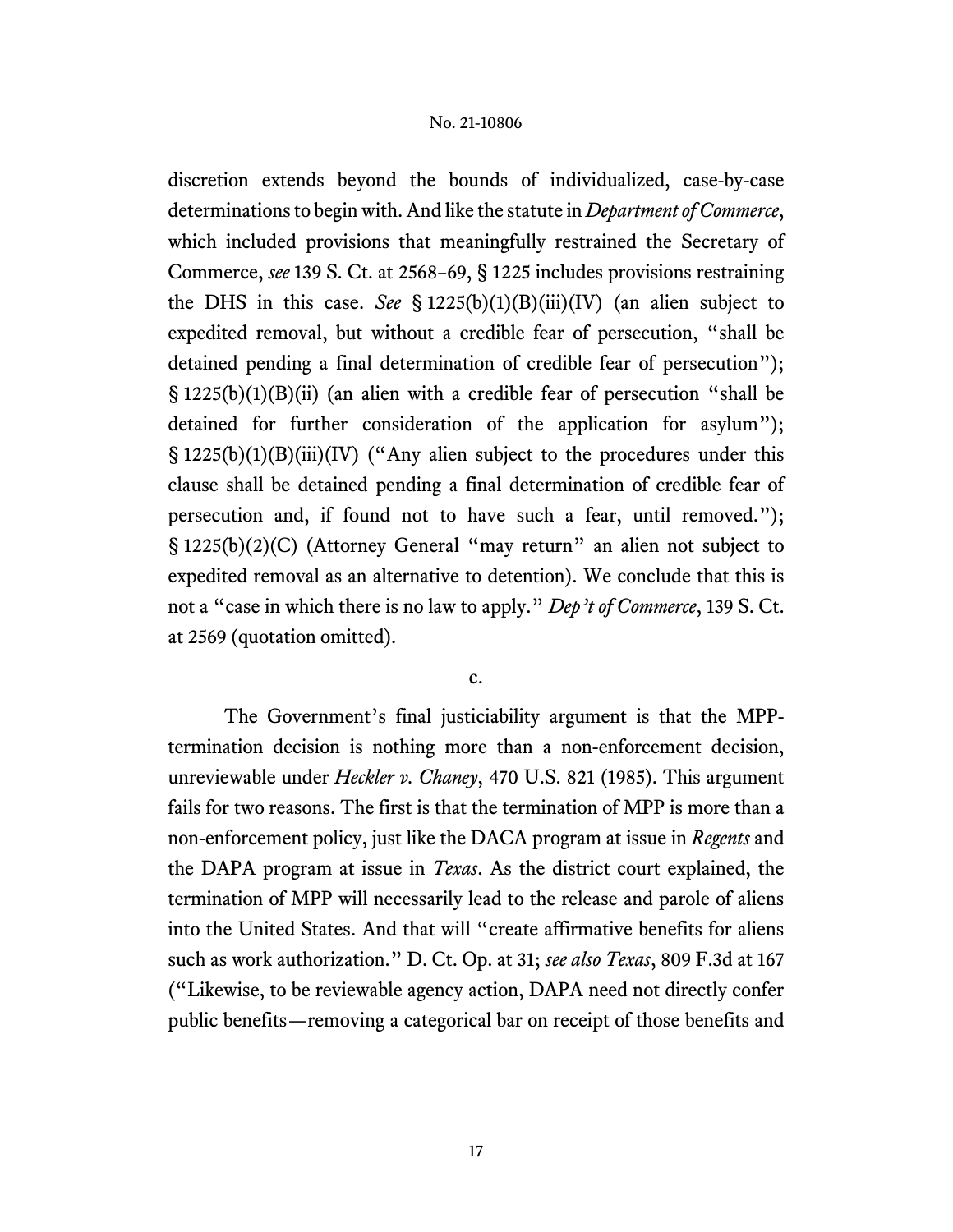thereby making a class of persons newly eligible for them 'provides a focus for judicial review.'" (quoting *Chaney*, 470 U.S. at 832)).

Second and independently, the termination of MPP was simply not a non-enforcement decision. MPP was a government program—replete with rules procedures and dedicated infrastructure. It is precisely because MPP was a government program—and *much more* than a non-enforcement decision—that the Government now claims that it will be difficult to resume it. *See infra* Part III. And the Government cites nothing to suggest that the elimination of a such a program can be dismissed as mere "nonenforcement." The Government therefore has failed to make a strong showing that the States' claims are non-justiciable.

# B.

The Government next argues that it is likely to succeed on appeal because the June 1 Memorandum accords with federal law. The district court held otherwise on two independent grounds. First, the district court determined that the termination of MPP violated the APA because the June 1 Memorandum was arbitrary and capricious. D. Ct. Op. at 34–42. Second, the district court concluded that in "these particular circumstances," the termination violated 8 U.S.C. § 1225. *Id.* at 42–44 (emphasis removed). We hold the Government has not come close to showing that it is likely to succeed in challenging either conclusion, let alone both.

# 1.

First, the APA. The APA directs courts to "hold unlawful and set aside agency action[s]" that are "arbitrary, capricious, an abuse of discretion, or otherwise not in accordance with law." 5 U.S.C. § 706(2). "The APA's arbitrary-and-capricious standard requires that agency action be reasonable and reasonably explained." *FCC v. Prometheus Radio Project*, 141 S. Ct. 1150, 1158 (2021). While applying this "deferential" standard, we must not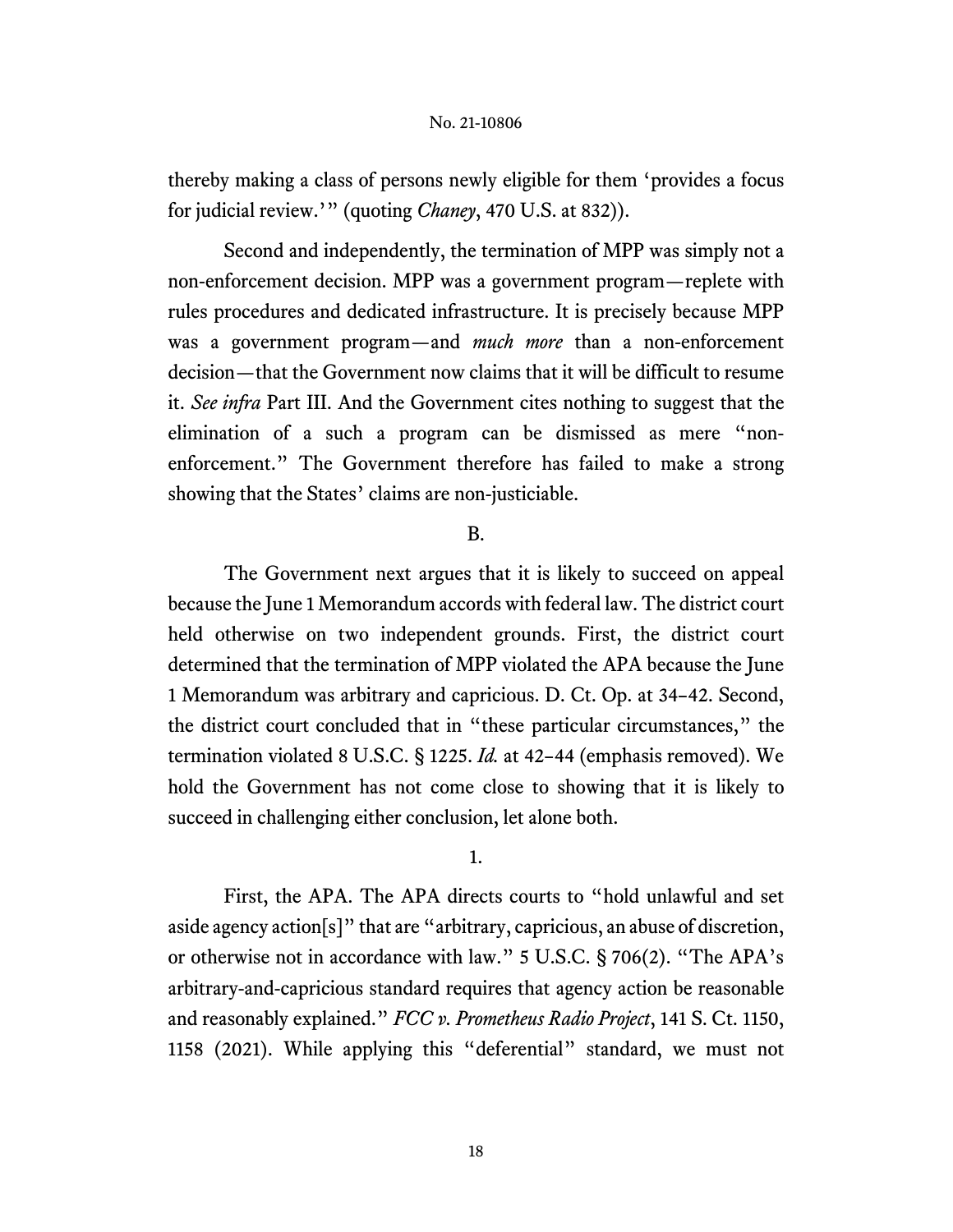"substitute" our "own policy judgment for that of the agency." *Id*. But we must ensure that "the agency has acted within a zone of reasonableness and, in particular, has reasonably considered the relevant issues and reasonably explained the decision." *Id.*; *see also Motor Vehicle Mfrs. Ass'n of U.S., Inc. v. State Farm Mut. Auto. Ins. Co.*, 463 U.S. 29, 43 (1983) ("[T]he agency must examine the relevant data and articulate a satisfactory explanation for its action including a 'rational connection between the facts found and the choice made'" (quoting *Burlington Truck Lines v. United States*, 371 U.S. 156, 168 (1962))). "Put simply, we must set aside any action premised on reasoning that fails to account for 'relevant factors' or evinces 'a clear error of judgment.'" *Univ. of Tex. M.D. Anderson Cancer Ctr. v. HHS*, 985 F.3d 472, 475 (5th Cir. 2021) (quoting *Marsh v. Or. Nat. Res. Council*, 490 U.S. 360, 378 (1989)). This review "is not toothless." *Sw. Elec. Power Co. v. United States Env't Prot. Agency*, 920 F.3d 999, 1013 (5th Cir. 2019). And in all events, we can consider only the reasoning "articulated by the agency itself"; we cannot consider *post hoc* rationalizations. *State Farm*, 463 U.S. at 50; *see also Regents*, 140 S. Ct. at 1909 ("An agency must defend its actions based on the reasons it gave when it acted.").

The Government has not shown a strong chance of success on appeal. That is because when terminating MPP in the June 1 Memorandum, the Secretary failed to consider several "relevant factors" and "'important aspect[s] of the problem.'" *Michigan v. E.P.A.*, 576 U.S. 743, 750, 752 (2015) (quotations omitted); *see also Regents*, 140 S. Ct. at 1910. These include (a) the States' legitimate reliance interests, (b) MPP's benefits, (c) potential alternatives to MPP, and (d) § 1225's implications. These four omissions likely doom the Government's appeal. The Governments counterarguments (e) are unpersuasive.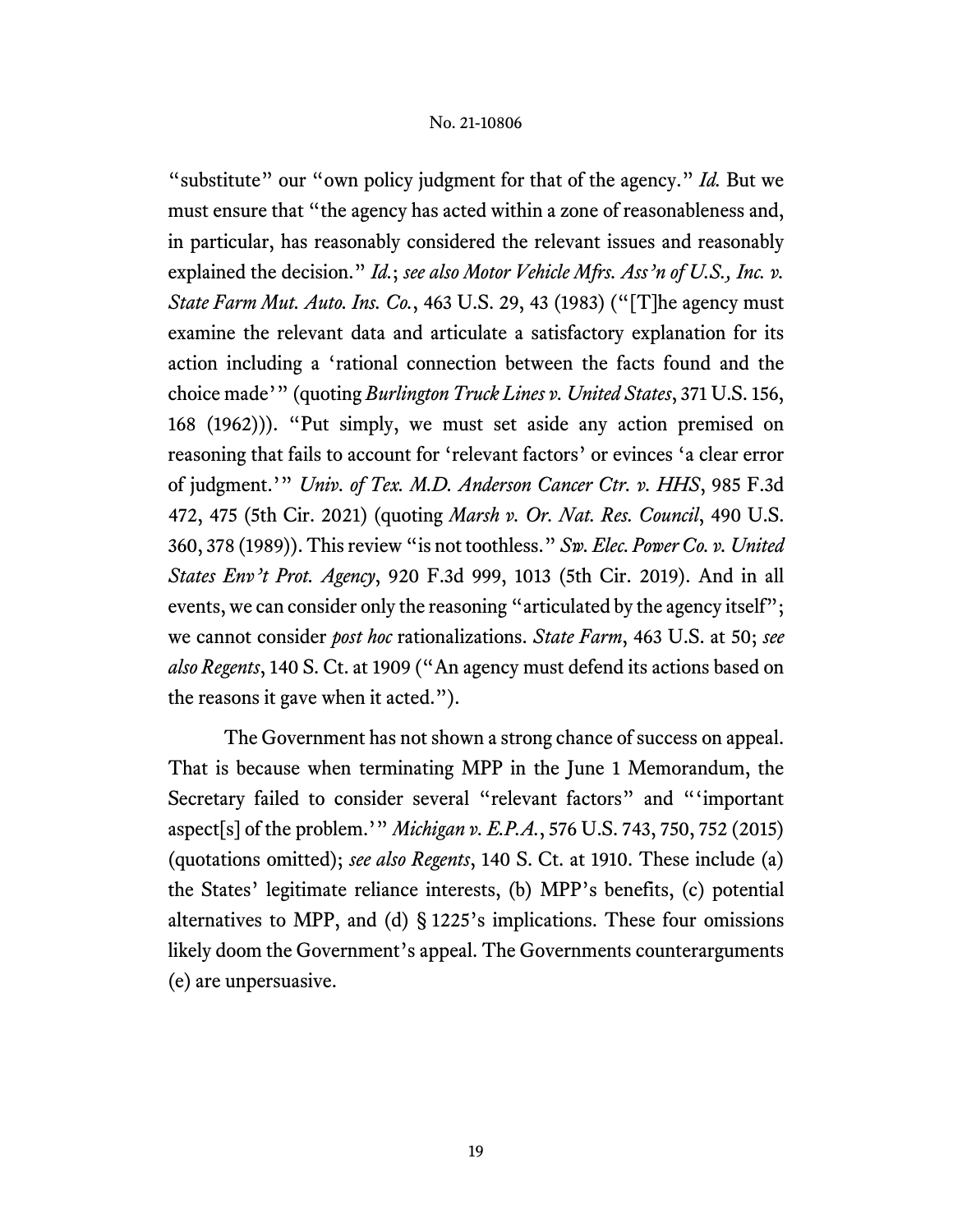a.

DHS "failed to address whether there was 'legitimate reliance' on" MPP. *Regents*, 140 S. Ct. at 1913 (quoting *Smiley v. Citibank (S.D.), N.A.*, 517 U.S. 735, 742 (1996)). In its seven-page June 1 Memorandum, DHS does not directly mention any reliance interests, especially those of the States. The closest the June 1 Memorandum gets is a reference to "the impact [terminating MPP] could have on border management and border communities." AR5. But the Memorandum makes clear that "border communities" do not include border states. *See id.* ("referring only to "nongovernmental organizations and local officials"). And the vague reference to "border management" is insufficient to show specific, meaningful consideration of the States' reliance interests.

In response, the Government concedes that it failed to consider the States' reliance interests. But it argues that is irrelevant because "the States have no cognizable reliance interest in a *discretionary* program." Stay Mot. at 18. We reject that argument for several reasons.

Most importantly, the Government's contention is squarely foreclosed by *Regents*. There, the Supreme Court acknowledged that the Deferred Action for Childhood Arrivals ("DACA") program was a discretionary program. 140 S. Ct. at 1910. Still, the Court faulted DHS for not considering reliance interests, including in particular those of the states. As the Supreme Court explained, "[w]hen an agency changes course, . . . it must be cognizant that longstanding policies may have engendered serious reliance interests that must be taken into account." *Id.* at 1913 (quotation omitted). Those reliance interests included states' interests. *See id.* at 1914 (highlighting assertions that "[s]tates and local governments could lose \$1.25 billion in tax revenue each year"). So if the termination of DACA—a discretionary, immigration program—must consider states' "potential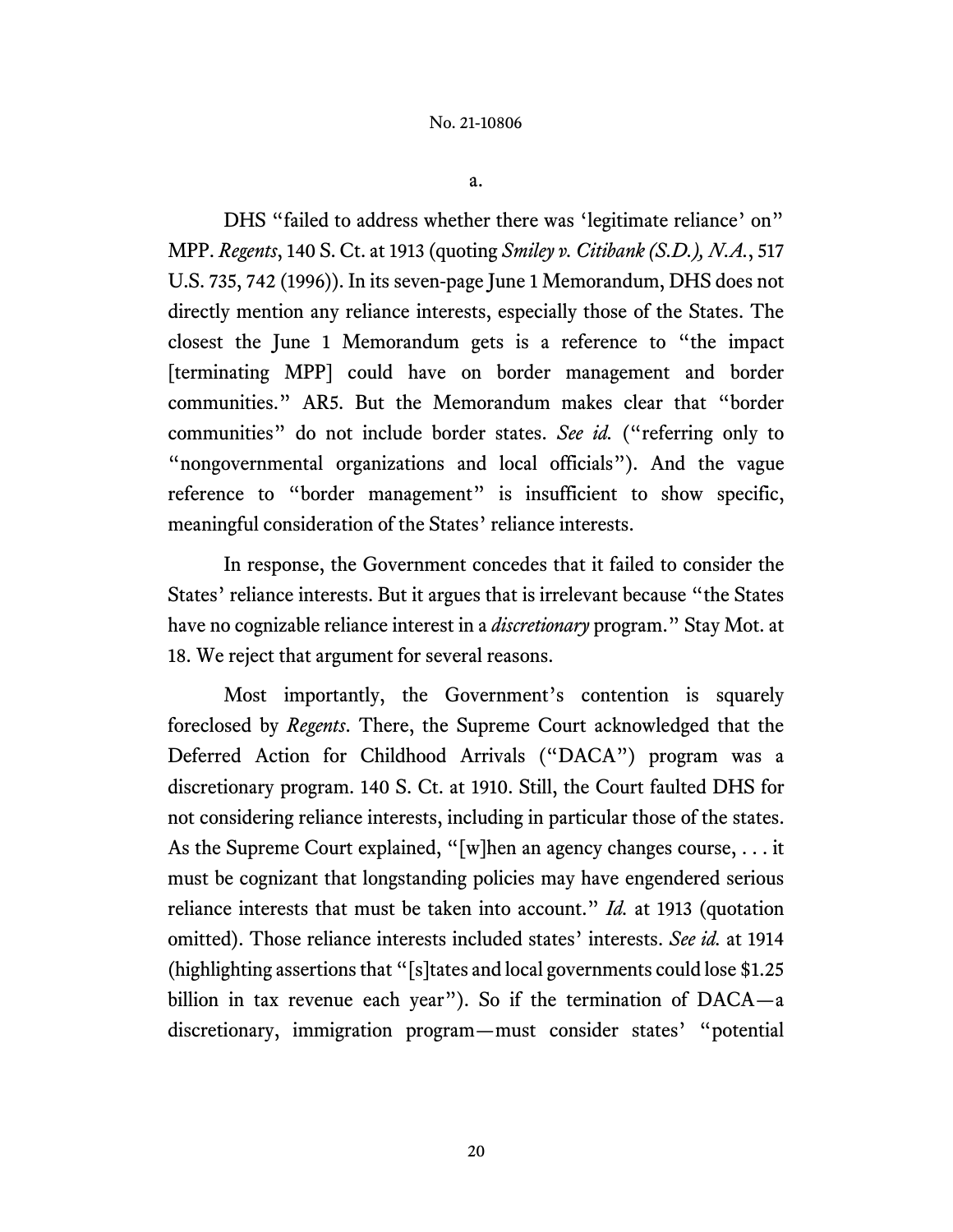reliance interests," then so does termination of MPP. *Id.* at 1913. That is particularly true here because the district court found as a matter of fact and the Government does not contest—that states like Texas face fiscal harm from the termination of MPP. *See* D. Ct. Op. at 18–20.

The district court also found that the "termination of MPP has and will continue to increase the number of aliens being released into the United States." *Id.* at 17. The Supreme Court has recognized that border states "bear[] many of the consequences of unlawful immigration." *Arizona v. United States*, 567 U.S. 387, 397 (2012). It therefore follows that a "potential reliance interest" that DHS must consider includes Texas.

The DHS-Texas Agreement reinforces the Government's awareness of the State's reliance interests. In that Agreement, DHS stipulated:

- "Texas, like other States, is directly and concretely affected by changes to DHS rules and policies that have the effect of easing, relaxing, or limiting immigration enforcement." Compl., Ex. B at 1.
- "The harm to Texas is particularly acute where its budget has been set months or years in advance and it has no time to adjust its budget to respond to DHS policy changes." *Id.*
- "[A]n aggrieved party will be irreparably damaged." *Id.* at 5.

The Agreement further states that it "establishes a binding and enforceable commitment between DHS and Texas." *Id.* at 2. Texas therefore could reasonably rely on the Agreement. And Texas did in fact rely on the Agreement by including DHS's breach as a cause of action in its complaint filed months before the June 1 Memorandum. And then—despite these reliance interests and despite being on notice of the Agreement from the States' complaint—the June 1 Memorandum said not one word about the Agreement. A "reasonable and reasonably explained" decision would have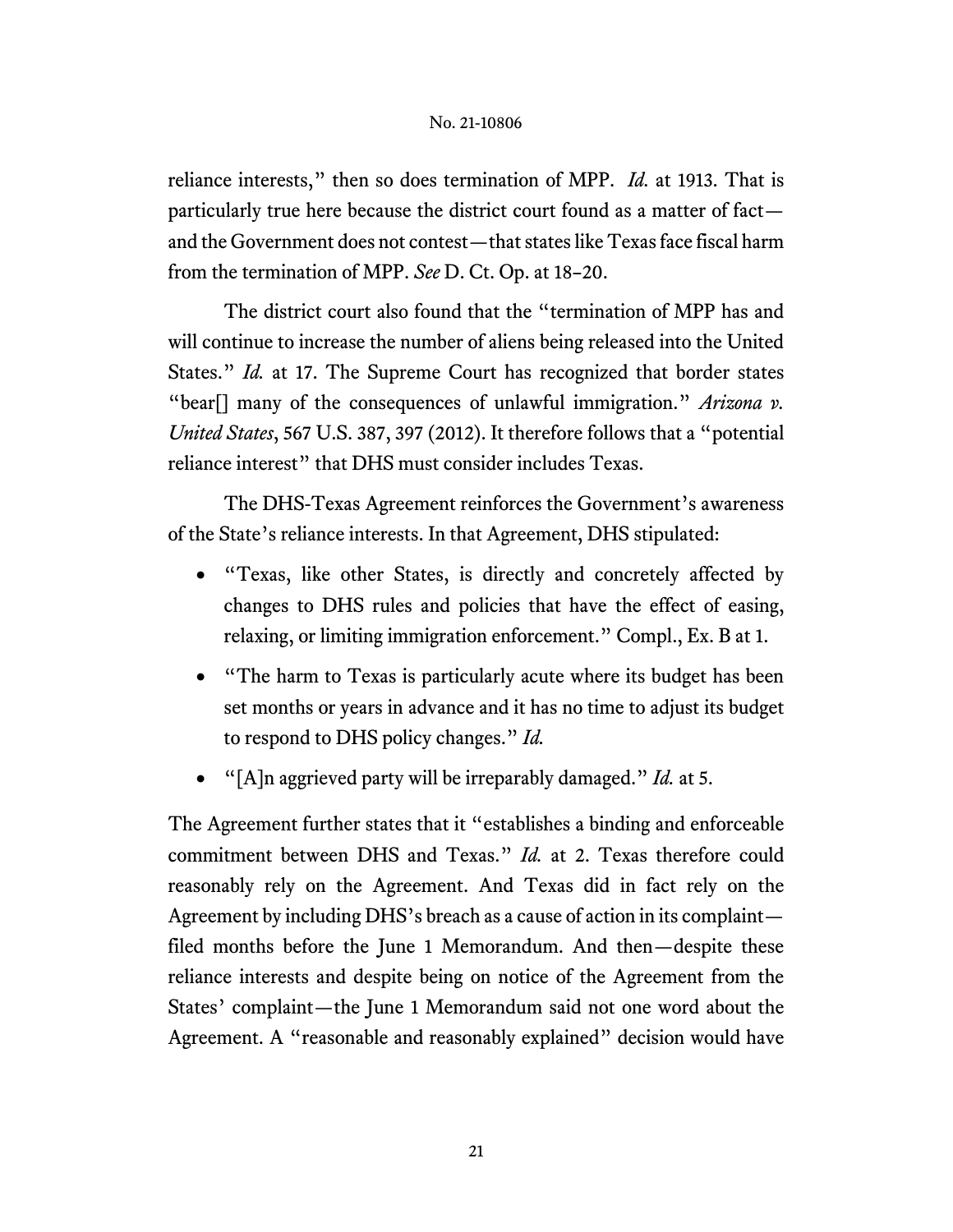said *something*. *Prometheus*, 141 S. Ct. at 1158. That is why this "omission alone [likely] renders [the Secretary's] decision arbitrary and capricious." *Regents*, 140 S. Ct. at 1913.[4](#page-21-0)

b.

The June 1 Memorandum also failed to consider DHS's prior factual findings on MPP's benefits. In its October 2019 Assessment of MPP, DHS found that "aliens without meritorious claims—which no longer constitute[d] a free ticket into the United States—[were] beginning to voluntarily return home." D. Ct. Op. at 10. DHS also found that MPP addressed the "perverse incentives" created by allowing "those with nonmeritorious claims . . . [to] remain in the country for lengthy periods of time." *Id.* These benefits, DHS emphasized, were a "core component" or "cornerstone" of the agency's prior immigration policy. *Id.* at 12.

Nonetheless, the June 1 Memorandum did not expressly mention, let alone meaningfully discuss, DHS's prior factual findings. Instead, the Secretary changed policies based on his own findings that contradict DHS's October 2019 findings. But an agency must provide "a more detailed justification" when a "new policy rests upon factual findings that contradict those which underlay its prior policy." *FCC v. Fox Television Stations, Inc.*,

<span id="page-21-0"></span><sup>4</sup> As the D.C. Circuit has emphasized in a different APA context, "the opportunity to comment is meaningless unless the agency responds to significant points raised by the public." *Sherley v. Sebelius*, 689 F.3d 776, 784 (D.C. Cir. 2012) (Sentelle, C.J.) (quotation omitted). We do not suggest that DHS needed notice-and-comment rulemaking to rescind MPP. But it did need to consider "relevant factors" to that rescission decision. *Id.*And you might reasonably think that one "relevant factor[]" to that decision was DHS's pledge "to consult Texas and consider its views before taking any action, adopting or modify[ing] a policy or procedure, or making any decision that" affects MPP. Compl., Ex. B at 2. Perhaps DHS has a good reason for its action. But it is likely arbitrary and capricious for DHS not even to acknowledge its agreement—let alone do anything to consult Texas or consider its views.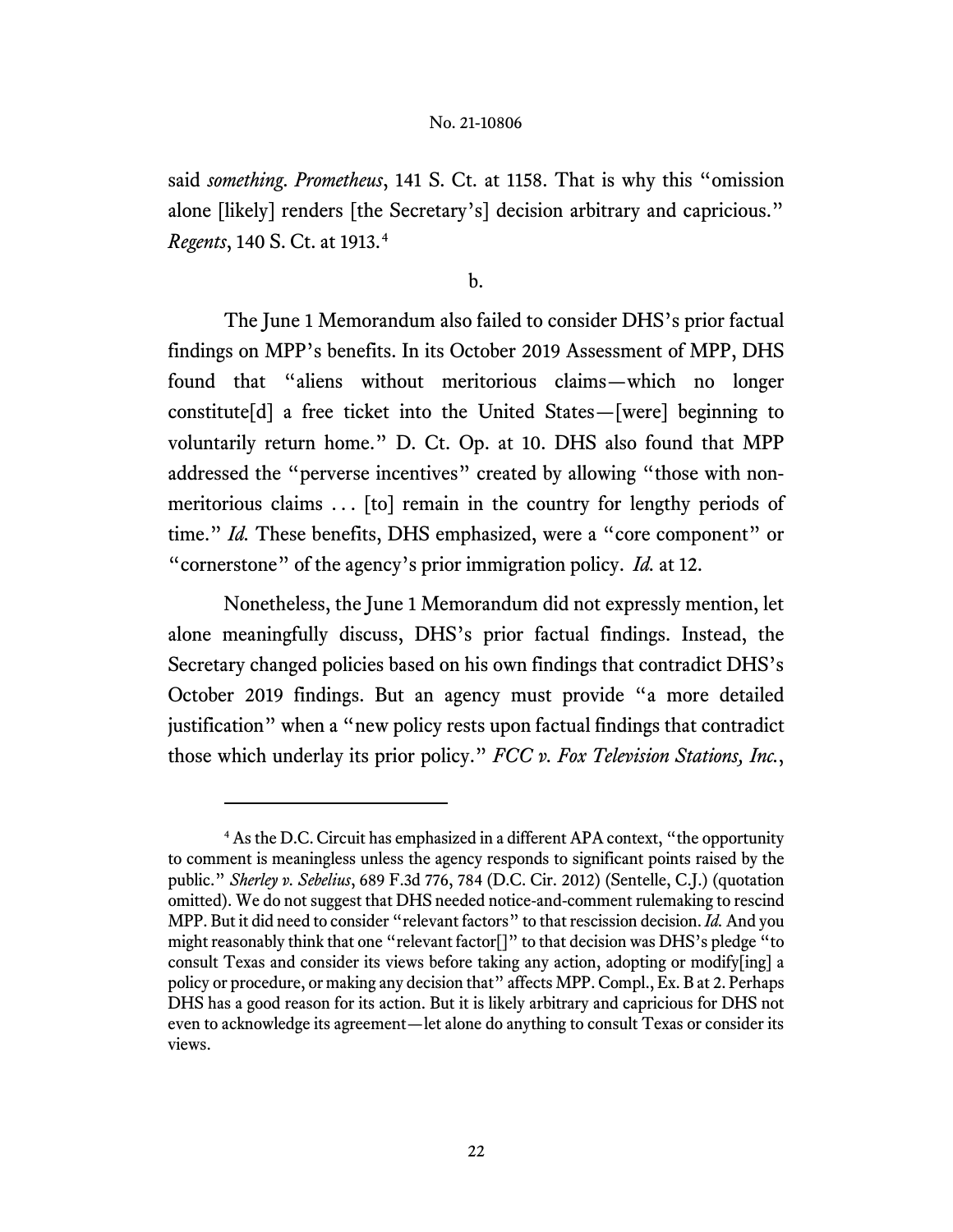556 U.S. 502, 515 (2009). The Secretary did not provide the required "more detailed justification." *Id.* This further indicates that the termination of MPP was arbitrary and capricious.

c.

The June 1 Memorandum also insufficiently addressed alternatives to terminating MPP. "[W]hen an agency rescinds a prior policy[,] its reasoned analysis must consider the alternatives that are within the ambit of the existing policy." *Regents*, 140 S. Ct. at 1913 (quotation omitted). While considering alternatives, DHS "*was* required to assess whether there were reliance interests, determine whether they were significant, and weigh any such interests against competing policy concerns." *Id.* at 1915. As explained above, DHS did not adequately assess reliance interests. So it would be impossible for the June 1 Memorandum to properly weigh the relevant interests against competing policy concerns while considering alternatives.

The June 1 Memorandum offers a single conclusory sentence addressing potential modifications to MPP: "I also considered whether the program could be modified in some fashion, but I believe that addressing the deficiencies identified in my review would require a total redesign that would involve significant additional investments in personnel and resources." AR.5. But "belief" that a "total redesign" was required, *id.*, is no substitute for a "reasonable and reasonably explained" decision. *Prometheus*, 141 S. Ct. at 1158.

Of course, "DHS was not required . . . to consider *all* policy alternatives in reaching [its] decision," and the agency has "considerable flexibility" to "wind-down" a program. *Regents*, 140 S. Ct. at 1914 (emphasis added) (quotation omitted). But the problem is that the Secretary failed to mention *any* modification to MPP as a possible alternative, even though "the alternatives . . . are within the ambit of the existing policy." *Id.* at 1913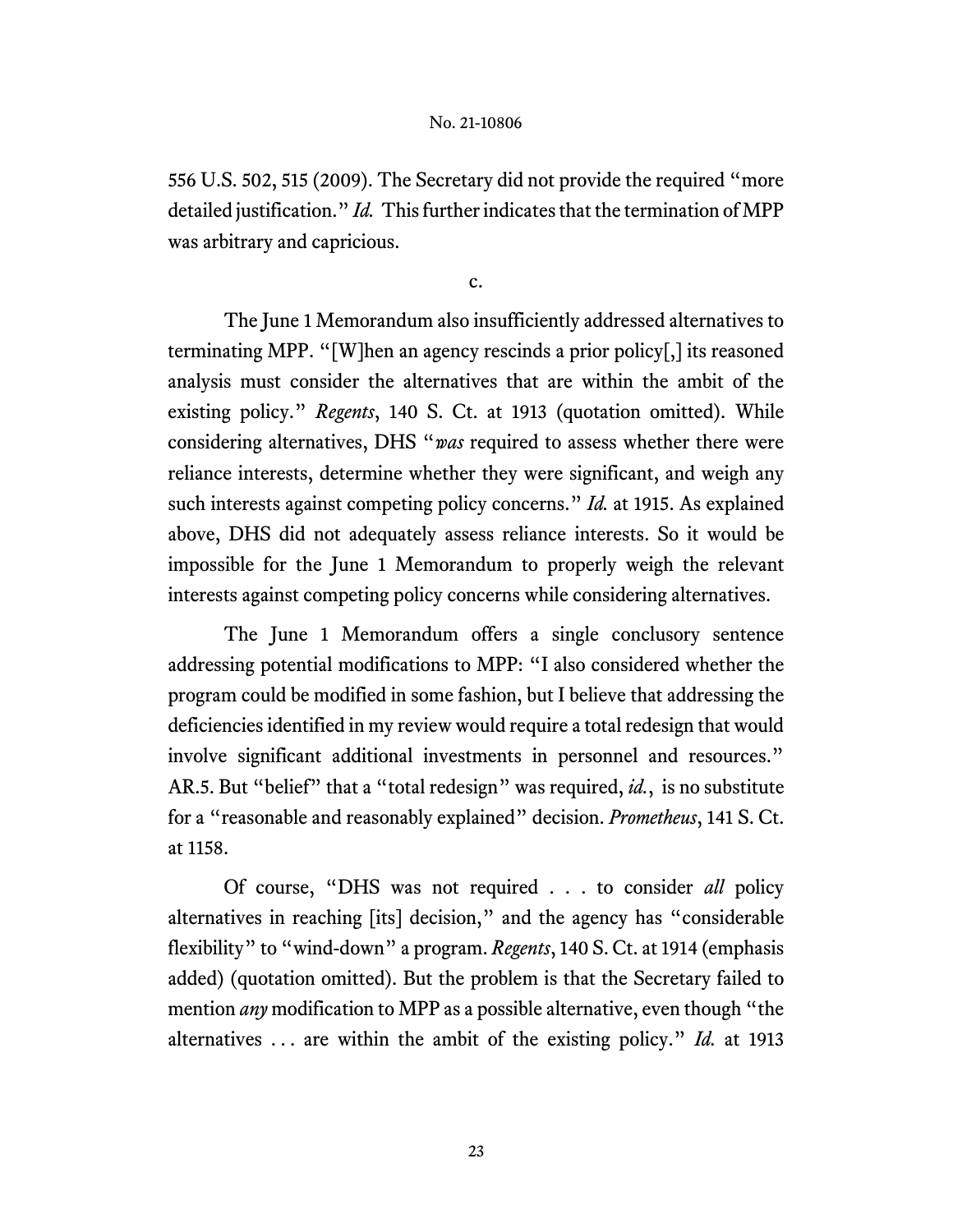(quotations omitted). And merely stating that an alternative was considered is not enough to show reasoned analysis. *Cf. United Techs. Corp. v. U.S. Dep't of Def.*, 601 F.3d 557, 562 (D.C. Cir. 2010) ("We do not defer to the agency's conclusory or unsupported suppositions." (quotation omitted)).

The Government's principal counterargument is that DHS considered an alternative *outside* "the ambit of the existing policy." *Regents*, 140 S. Ct. at 1913. Specifically, the June 1 Memorandum pointed to a "Dedicated Docket" program designed to provide counsel to aliens in removal proceedings. AR.4–5 & n.6; *see* Stay Mot. at 16; Reply at 7. This argument is unpersuasive for at least two reasons. First, by the Government's own admission, the "Dedicated Docket" is outside the ambit of MPP—and hence it does not count as a reasoned consideration of alternatives "*within* the ambit of the existing policy." *Regents*, 140 S. Ct. at 1913 (emphasis added). And second, neither the June 1 Memorandum nor the Government in its stay motion explains why MPP and the "Dedicated Docket" are mutually exclusive.

d.

The June 1 Memorandum also failed to consider the legal implications of terminating the policy. After the Government suspended MPP—but before it rescinded the program—Texas filed this lawsuit. In its original complaint, and in its initial motion for preliminary injunction, Texas argued that the suspension of MPP violated § 1225. *See* Compl. at 36–38; Prelim. Inj. Mot., ECF No. 30. About a month and a half later, the Secretary issued the memorandum terminating MPP. So the government was on notice of the legal implications. Yet in the memorandum, the Secretary does not mention the lawfulness concerns involving § 1225—even though, the "natural response" to this "newly identified problem" would be to consider the problem. *Regents*, 140 S. Ct. at 1916. This further indicates that "the process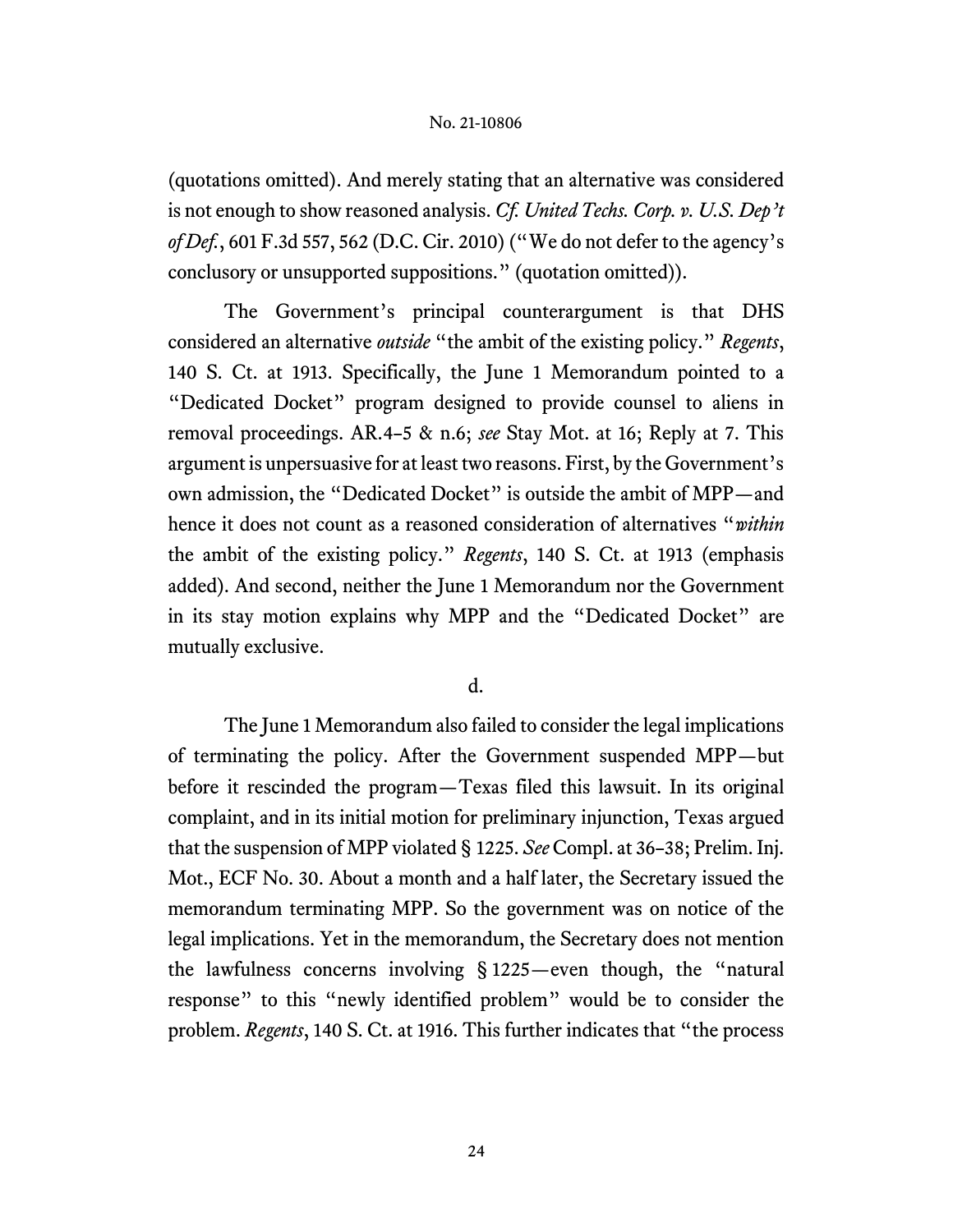by which" the Secretary reached that result was neither "logical" nor "rational." *Michigan*, 576 U.S. at 750.

e.

The Government offers a hodgepodge of counterarguments to justify the June 1 Memorandum's omissions. None is persuasive.

The Government repeatedly argues that DHS's statement that it considered this or that factor is enough to avoid any arbitrary-and-capricious problems. *See* Stay Mot. at 16. The law says otherwise. "Stating that a factor was considered . . . is not a substitute for considering it." *Getty v. Fed. Sav. & Loan Ins. Corp.*, 805 F.2d 1050, 1055 (D.C. Cir. 1986); *see also Corrosion Proof Fittings v. E.P.A.*, 947 F.2d 1201, 1226 (5th Cir. 1991) ("The EPA's failure to consider the regulatory alternatives, however, cannot be substantiated by conclusory statements . . . ."); *United Techs.*, 601 F.3d at 562 ("We do not defer to the agency's conclusory or unsupported suppositions." (quotation omitted)); *cf. Gerber v. Norton*, 294 F.3d 173, 185 (D.C. Cir. 2002) ("And stating that a factor was considered—or found—is not a substitute for considering or finding it." (quotation omitted)); *Gresham v. Azar*, 950 F.3d 93, 103 (D.C. Cir. 2020) ("Nodding to concerns raised by commenters only to dismiss them in a conclusory manner is not a hallmark of reasoned decisionmaking."). This well-established principle makes sense. After all:

[A]n agency's "experience and expertise" presumably enable the agency to provide the required explanation, but they do not substitute for the explanation, any more than an expert witness's credentials substitute for the substantive requirements applicable to the expert's testimony under Fed. R. Evid. 702. The requirement of explanation presumes the expertise and experience of the agency and still demands an adequate explanation in the particular matter.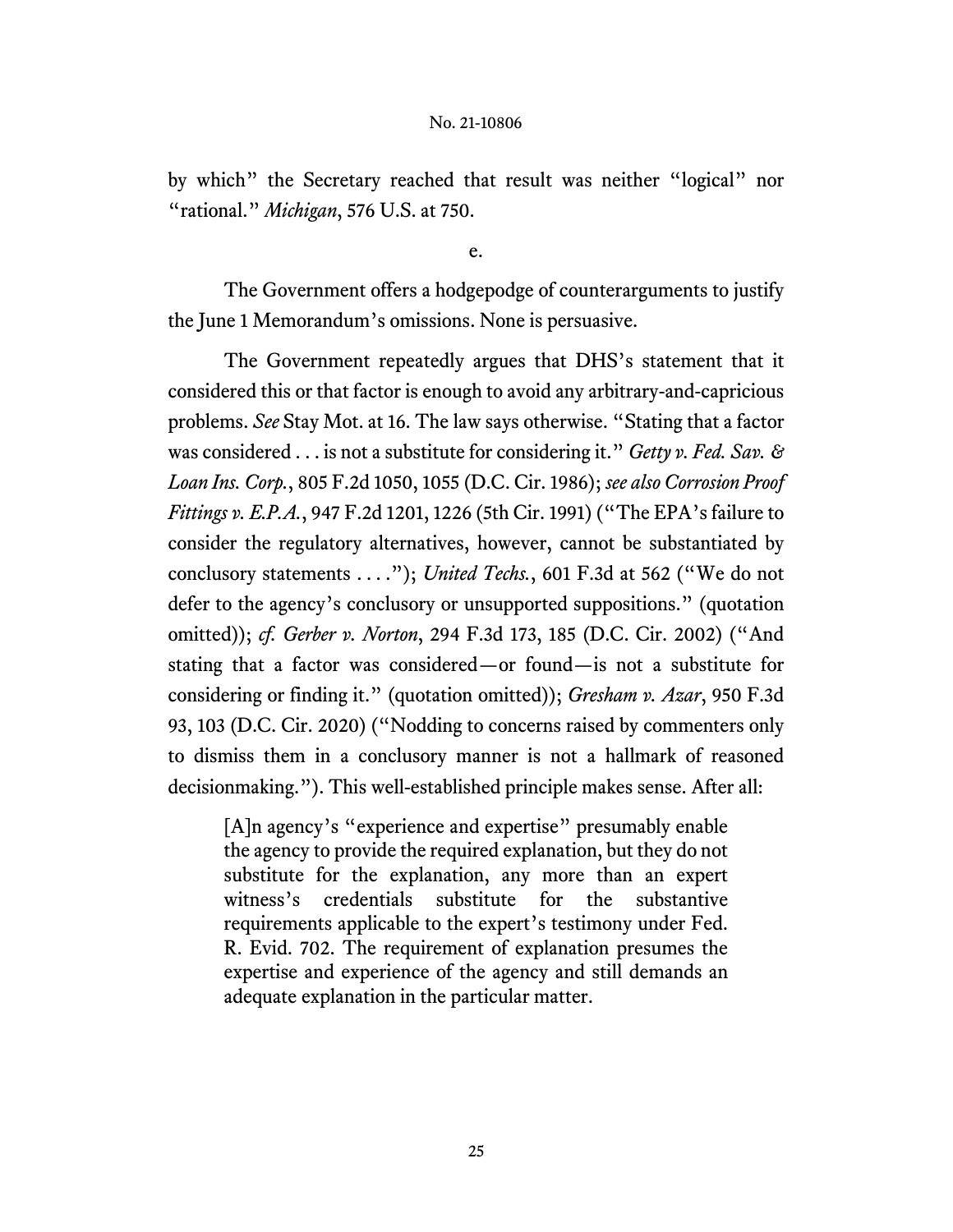*CS Wind Viet. Co. v. United States*, 832 F.3d 1367, 1377 (Fed. Cir. 2016) (citations omitted).

The Government also points to the June 1 Memorandum's observations on MPP's shortcomings. *See* Stay Mot. at 16–17. Even if creditable, these observations cannot justify the other omissions discussed above. But in any event, many of those observations are neither "logical" nor "rational." *Michigan*, 576 U.S. at 750. Take DHS's termination justification based on *in absentia* removal orders. DHS observed that "the high percentage of cases completed through the entry of *in absentia* removal orders (approximately 44 percent, based on DHS data) *raises questions* for me about the design and operation of the program." AR.4 (emphasis added). The district court found that "[t]he federal government's data shows similarly high rates of *in absentia* removals *prior* to implementation of MPP." D. Ct. Op. at 40. The Government has not said one word to suggest the district court's factual finding was clearly erroneous. [5](#page-25-0) We therefore cannot conclude that the Secretary "examine[d] the relevant data and articulate[d] a satisfactory explanation" with "a rational connection between the facts found and the choice" to terminate MPP. *State Farm*, 463 U.S. at 43 (quotation omitted). And even on the Government's own terms considering *only* half the statistics and ignoring the district court's factual finding—the June 1 Memorandum only said that *in absentia* statistics "raise[d] questions for [DHS] about the design and operation of the

<span id="page-25-0"></span><sup>&</sup>lt;sup>5</sup> In its reply brief, the Government argues that it need not have commissioned an "in-depth empirical analysis" of the *in absentia* statistics before rescinding MPP. Reply at 9. Of course that is true. But it is equally true that the Government cannot cherry-pick only the statistics it likes in the administrative record. Nor can the Government fail to address statistics that already exist in that record. *See Encino Motorcars, LLC v. Navarro*, 136 S. Ct. 2117, 2126 (2016) (holding "an unexplained inconsistency in agency policy is a reason for holding an interpretation to be an arbitrary and capricious change from agency practice" (quotation omitted)).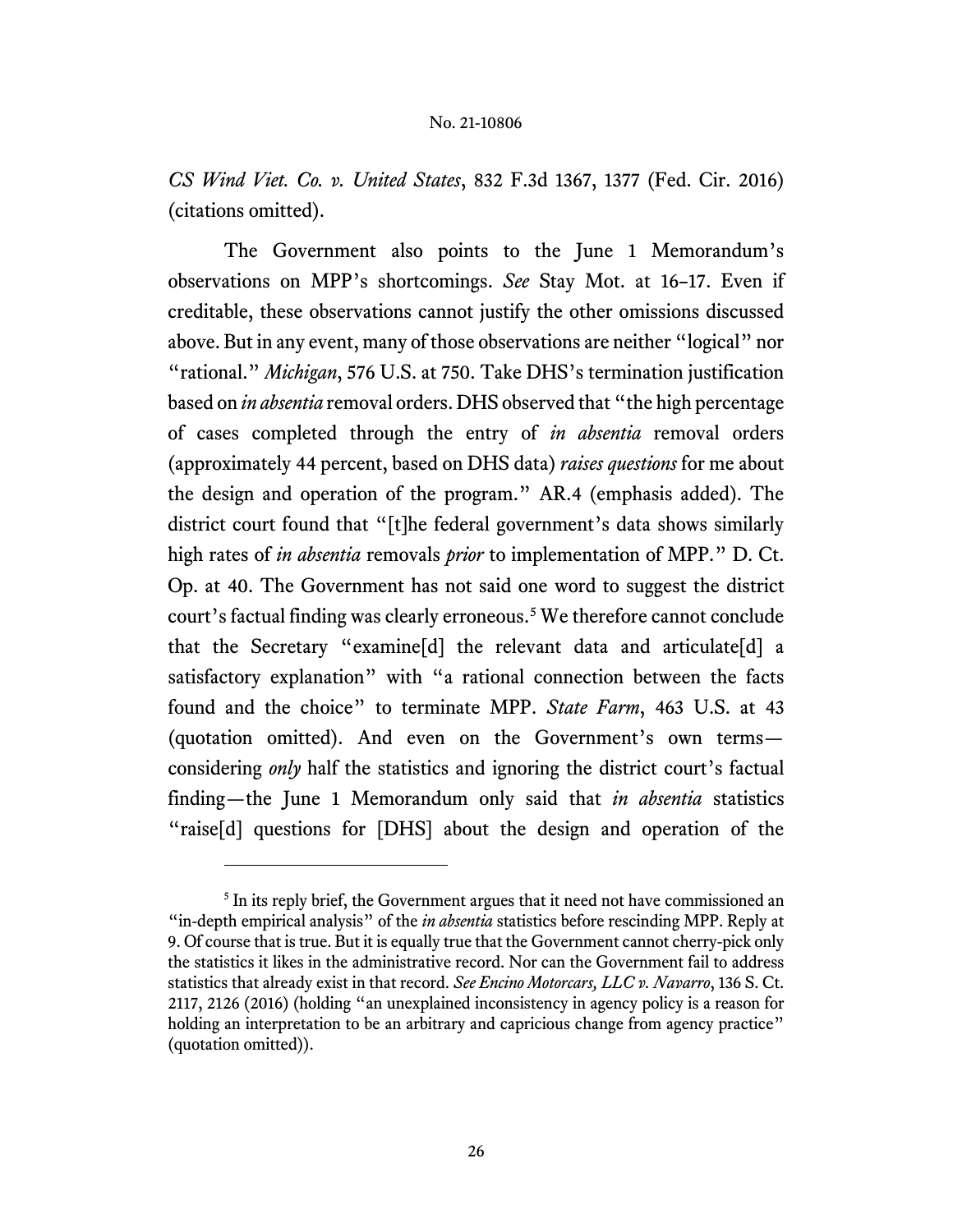program." AR.4. But the process required by the APA requires agencies to *seek answers* and reasonably explain the outcome of that effort, including its conclusions.

The June 1 Memorandum places much weight on COVID-19. According to the Memorandum, the pandemic "compounded" "challenges faced by MPP" when "immigration courts designated to hear MPP cases were closed for public health reasons between March 2020 and April 2021." AR.4. But DHS issued its memorandum terminating MPP at least one month *after* courts reopened. As the district court explained: "*Past* problems with *past* closures are irrelevant to the decision to *prospectively* terminate MPP in June 2021. This is especially true when the Secretary admits DHS had maintained the facilities during the pandemic." D. Ct. Op. at 41. The Government challenges this conclusion on the ground that "infrastructure used for MPP remains shuttered." Stay Mot. at 19 n.4. But the Government provides no indication that the facilities are not maintained or are shuttered because of the pandemic—as opposed to the choice the Government itself made when it suspended MPP in January 2021.

2.

In addition to the APA, the district court also relied on 8 U.S.C. § 1225. The Government claims that the district court determined that "the Secretary is *required* to return any noncitizen he fails to detain" and that the district court's "core legal analysis" is that DHS has "a binary choice between detention or return to Mexico for noncitizens arriving from Mexico." Stay Mot. at 11–13. In essence, the Government characterizes the district court's decision and injunction as removing the Government's ability to use its discretion under 8 U.S.C.  $\S$ § 1182(d)(5)(A) and 1226. But as we explain in Part III, *infra*, the Government has mischaracterized the district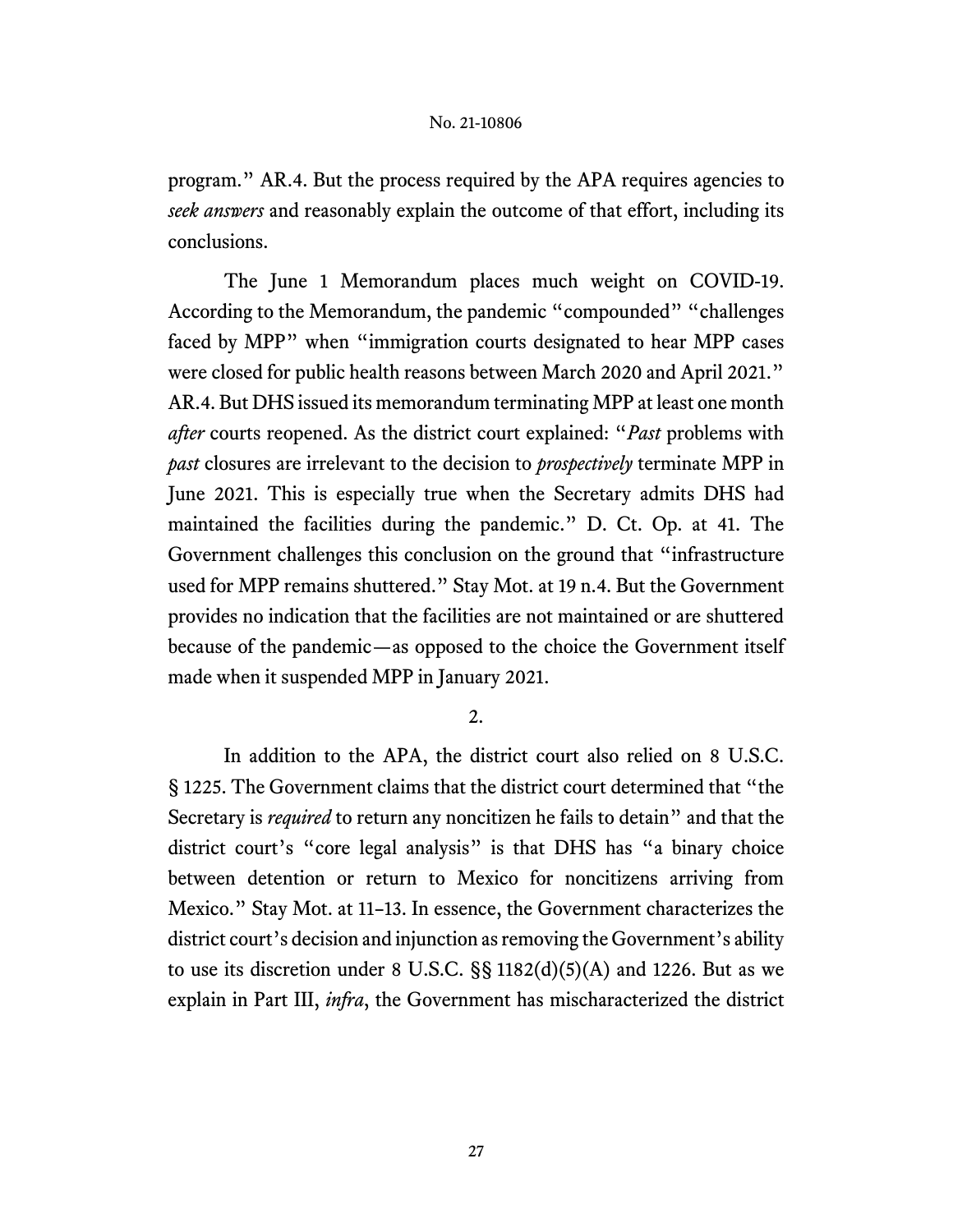court's order. This matters because all of the Government's § 1225 arguments hinge on an incorrect premise.

Therefore, we cannot conclude that the Government is likely to succeed on either its APA arguments or its § 1225 arguments—let alone that the Government is likely to succeed on both. The Government therefore has not come close to a "strong showing" that it is likely to succeed on the merits. *Nken*, 556 U.S. at 426.

# III.

The Government also has not shown that it will be irreparably injured absent a stay pending appeal. The Government's arguments are largely built on two strawmen. We consider and reject those before turning to the Government's other arguments.

First, the Government complains that it will be irreparably harmed absent a stay because DHS is incapable of reinstating MPP "in a matter of days." Stay Mot. at 21; *see also* Decl. of David Shahoulian ¶ 16 (Aug. 16, 2021) (arguing DHS cannot immediately "reestablish the entire infrastructure upon which [MPP] was built"). This is a strawman. The district court did not order the Government to restore MPP's infrastructure overnight. It ordered that, once the injunction takes effect on August 21, DHS must "enforce and implement MPP *in good faith*." D. Ct. Op. at 52. DHS does not argue that good faith is an unreasonably high standard to meet.

Second, the Government asserts it will be irreparably injured because the injunction obligates DHS to detain "every single person described in 8 U.S.C. § 1225," which DHS cannot do because it lacks "sufficient detention capacity." Decl. of David Shahoulian ¶ 5 (Aug. 16, 2021). This is a second strawman. The injunction does not require the Government to detain every alien subject to § 1225. Nor does it order the Government to "build or obtain" additional detention facilities. Stay Mot. at 21. Instead, it requires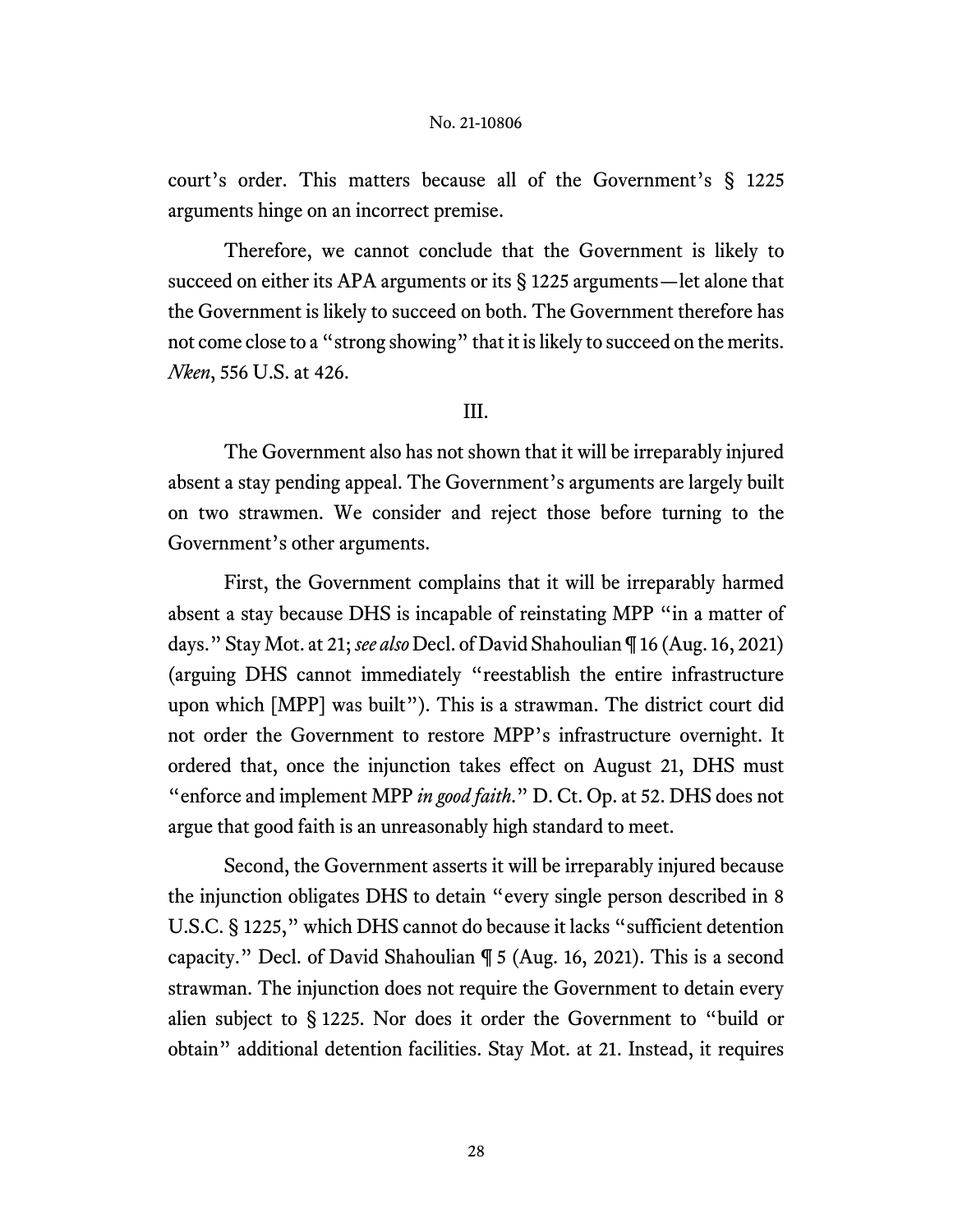the Government to "enforce and implement MPP *in good faith . . . until such a time* as the federal government has sufficient detention capacity to detain all aliens subject to mandatory detention." D. Ct. Op. at 52 (second emphasis added).

And far from ordering the Government to detain "every single person described in 8 U.S.C. § 1225," Decl. of David Shahoulian ¶ 5 (Aug. 16, 2021), the district court specifically acknowledged that the Government has other options. Under  $\S 1225(b)(2)(A)$ , which provides the statutory authority for MPP, an alien arriving on land from a contiguous foreign territory can be returned to that territory. *See* D. Ct. Op. at 43 & n.11 (noting this discretion). Under 8 U.S.C. § 1182(d)(5)(A), DHS can parole an alien into the United States "on a *case-by-case basis* for urgent humanitarian reasons or significant public benefit." (Emphasis added); *see* D. Ct. Op. at 43 & n.11 (noting this discretion). Under 8 U.S.C. § 1226, DHS can release on "bond" or "conditional parole" an alien arrested on a warrant and detained "pending a decision on whether the alien is to be removed." *See also* Stay Mot. at 12; D. Ct. Op. at 51 (noting this discretion). Last but not least, of course, the Government can choose to detain an alien in accordance with § 1225. *See* D. Ct. Op. at 43 (noting this discretion).

What the Government cannot do, the district court held, is simply release every alien described in § 1225 *en masse* into the United States. The Government has not pointed to a single word anywhere in the INA that suggests it can do that. And the Government cannot claim an irreparable injury from being enjoined against an action that it has no statutory authorization to take.

Third and finally, we turn to the Government's non-strawmen arguments for its irreparable injuries. Most of these are self-inflicted and therefore do not count. *See* 11A CHARLES ALAN WRIGHT, ET AL.,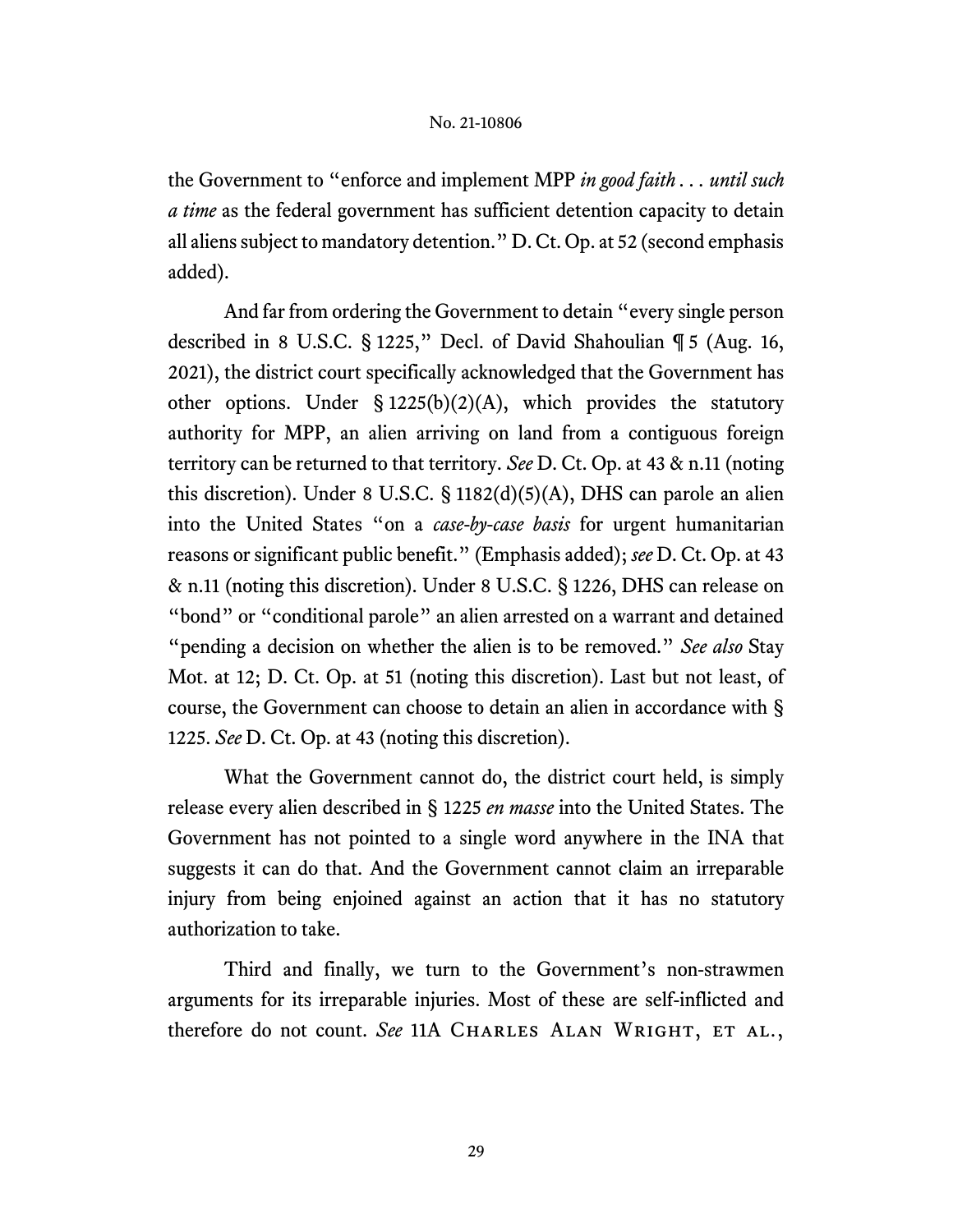Federal Practice and Procedure § 2948.1 (2021) ("[A] party may not satisfy the irreparable harm requirement if the harm complained of is selfinflicted"). For example, the Government notes that "DHS has been in the process of unwinding MPP and its infrastructure for months," such that restarting the program now would be difficult. Stay Mot. at 21. But as the district court noted, "Texas filed suit challenging the suspension of enrollments in MPP ... nearly two months *before* DHS purported to terminate the program entirely in the June 1 Memorandum." D. Ct. Op. at 47. Therefore, DHS could have avoided this problem by waiting to unwind MPP until this litigation was resolved. The self-inflicted nature of the government's asserted harm "'severely undermines' its claim for equitable relief." *Al Otro Lado v. Wolf*, 952 F.3d 999, 1008 (9th Cir. 2020) (quoting *Hirschfeld v. Bd. of Elections in City of N.Y.*, 984 F.2d 35, 39 (2d Cir. 1993)); *accord Second City Music, Inc. v. City of Chicago*, 333 F.3d 846, 850 (7th Cir. 2003) ("[S]elf-inflicted wounds are not irreparable injury."); *Caplan v. Fellheimer Eichen Braverman & Kaskey*, 68 F.3d 828, 839 (3d Cir. 1995) ("If the harm complained of is self-inflicted, it does not qualify as irreparable.").

Before the district court, the Government also suggested that it began unwinding MPP four or more months *before* the June 1 Memorandum. *See* D. Ct. Op. at 48. That understandably would make it harder for DHS to restart MPP on Saturday. But it also makes DHS's legal position dramatically weaker. It is a fundamental precept of administrative law that an administrative agency cannot make its decision first and explain it later. *See, e.g.*, *Regents*, 140 S. Ct. at 1908–10. Insofar as DHS concedes that its June 1 Memorandum is a *post hoc* rationalization for a decision that it made many months earlier, it has conceded that the June 1 Memorandum is arbitrary, capricious, and not a good faith explanation for its decision. Such inequitable conduct is "sufficient to deny" DHS's request for an equitable stay pending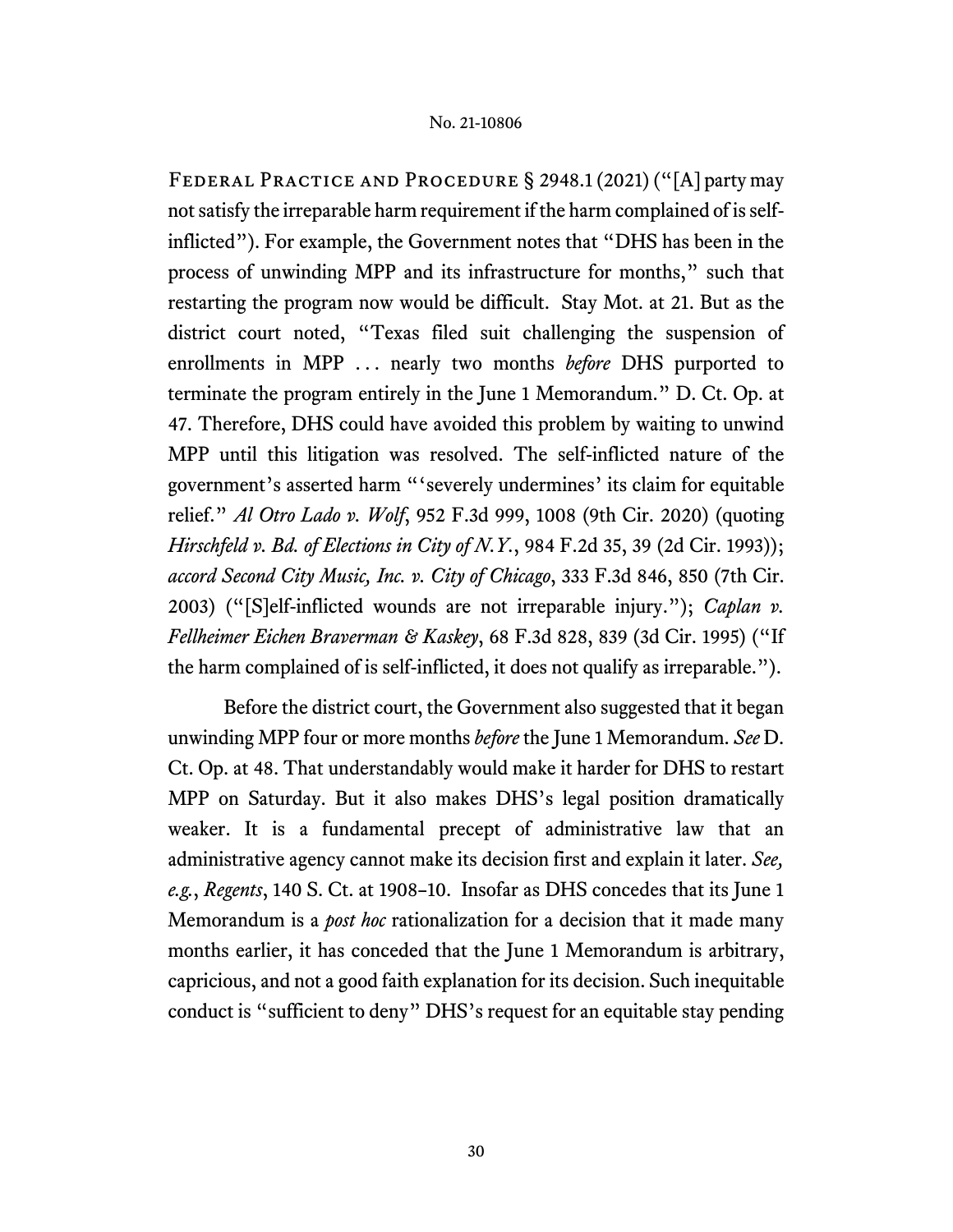appeal. *See In re GGW Brands, LLC*, No. 2:13-bk-15130, 2013 WL 6906375, at \*26–\*27 (Bankr. C.D. Cal. Nov. 15, 2013).

The Government also asserts that reinstating MPP will cause harm because "DHS cannot restart MPP without significant cooperation with Mexico," and the injunction implicates "delicate and ongoing discussions with Mexico." Stay Mot. at 21. There are at least four problems with that. First, as the district court noted, DHS created MPP unilaterally and without any previous agreement with Mexico. *See* D. Ct. Op. at 49 & n.15. DHS does not explain why it cannot likewise restart MPP unilaterally. Second, the Government does not point to any evidence that Mexico has withdrawn its support for MPP. *See* AR.152–53 (Mexico's December 20, 2018 statement of support). Third, the Government "'could have avoided' any disruptions by simply informing Mexico that termination of MPP would be subject to judicial review." D. Ct. Op. at 47 (quoting *Texas*, 809 F.3d at 187). Insofar as the Government failed to do that, again, its injury is self-inflicted. Fourth, even assuming Mexico's support is required, assuming Mexico has withdrawn its support, and assuming Mexico will not support a new MPP, the injunction *still* does not irreparably harm the Government. The injunction only requires good faith on the part of the United States—if the Government's good-faith efforts to implement MPP are thwarted by Mexico, it nonetheless will be in compliance with the district court's order, so long as it also adheres to the rest of the statutory requirements.

Finally, because the Government has requested a stay pending completion of appellate proceedings, the relevant question is whether the Government will be irreparably harmed *during the pendency of the appeal*. Even if the Government were correct that long-term compliance with the district court's injunction would cause irreparable harm, it presents no reason to think that it cannot comply with the district court's requirement of good faith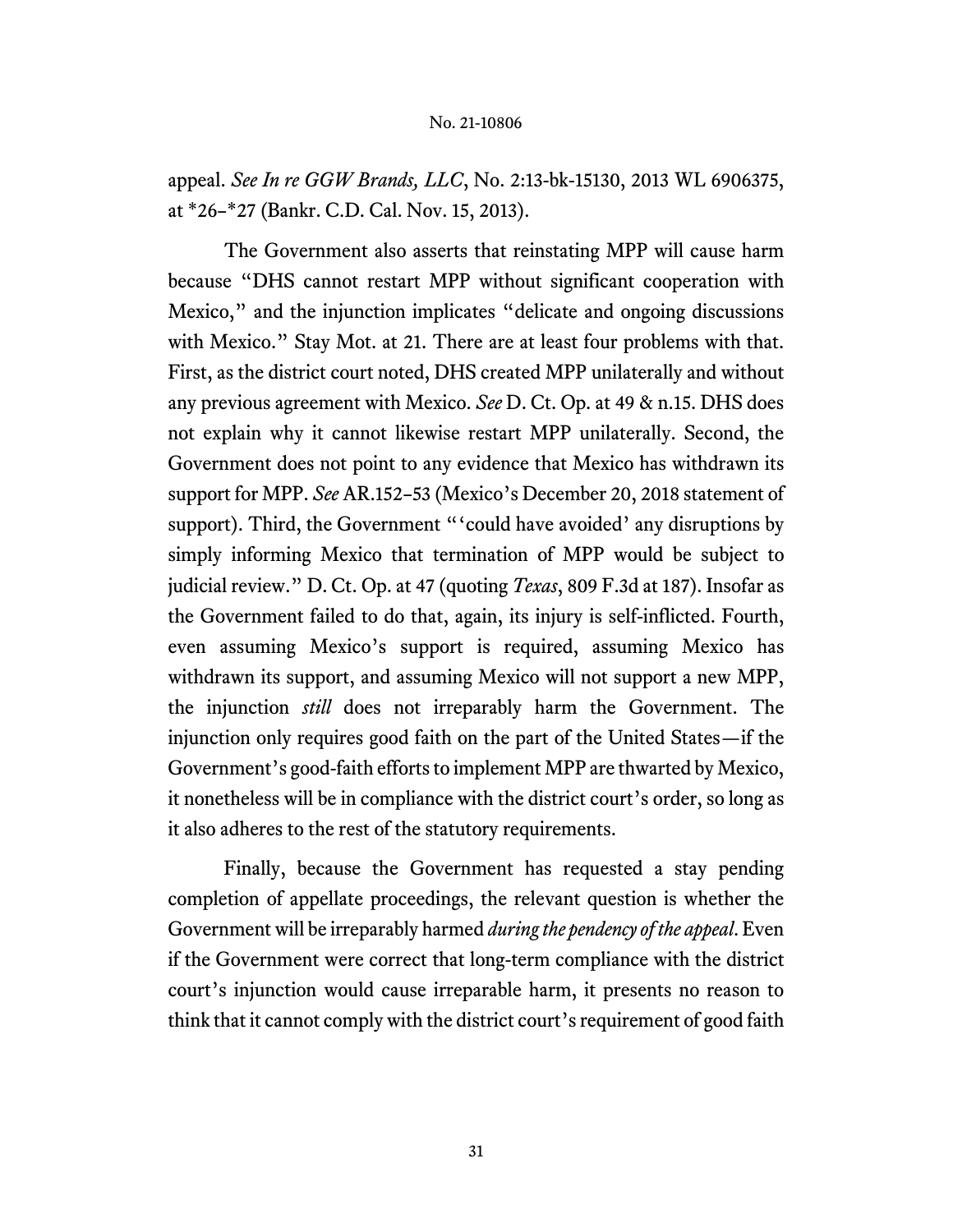while the appeal proceeds. Therefore, the Government has failed to demonstrate that it will be irreparably injured absent a stay pending appeal.

IV.

The final two *Nken* factors also do not warrant a stay. *See Nken*, 556 U.S. at 434.

The district court concluded that the States have suffered, and will continue to suffer, harms as a result of the termination of MPP. *See* D. Ct. Op. at 17 ("The termination of MPP has [increased] and will continue to increase the number of aliens being released into the United States and has [imposed] and will continue to impose harms on Plaintiff States Texas and Missouri."). We agree. *See supra* Part II.A.1 (standing). A stay "would enable" aliens released into the interior "to apply for driver's licenses and other benefits, and it would be difficult for the states to retract those benefits or recoup their costs even if they won on the merits." *Texas*, 787 F.3d at 768.

Likewise, the "public interest [is] in having governmental agencies abide by the federal laws that govern their existence and operations." *Washington v. Reno*, 35 F.3d 1093, 1102 (6th Cir. 1994). Here, the Government has failed to carry its burden to show that its conduct comports with federal law. And "[t]here is generally no public interest in the perpetuation of unlawful agency action." *League of Women Voters of U.S. v. Newby*, 838 F.3d 1, 12 (D.C. Cir. 2016).

The Government is also wrong to say that a stay would promote the public interest by preserving the separation of powers. All the district court's injunction requires of the Government is that it act in accordance with the INA. And in all events, "it is the resolution of the case on the merits, not whether the injunction is stayed pending appeal, that will affect" principles of "separation of powers and federalism." *Texas*, 787 F.3d at 768.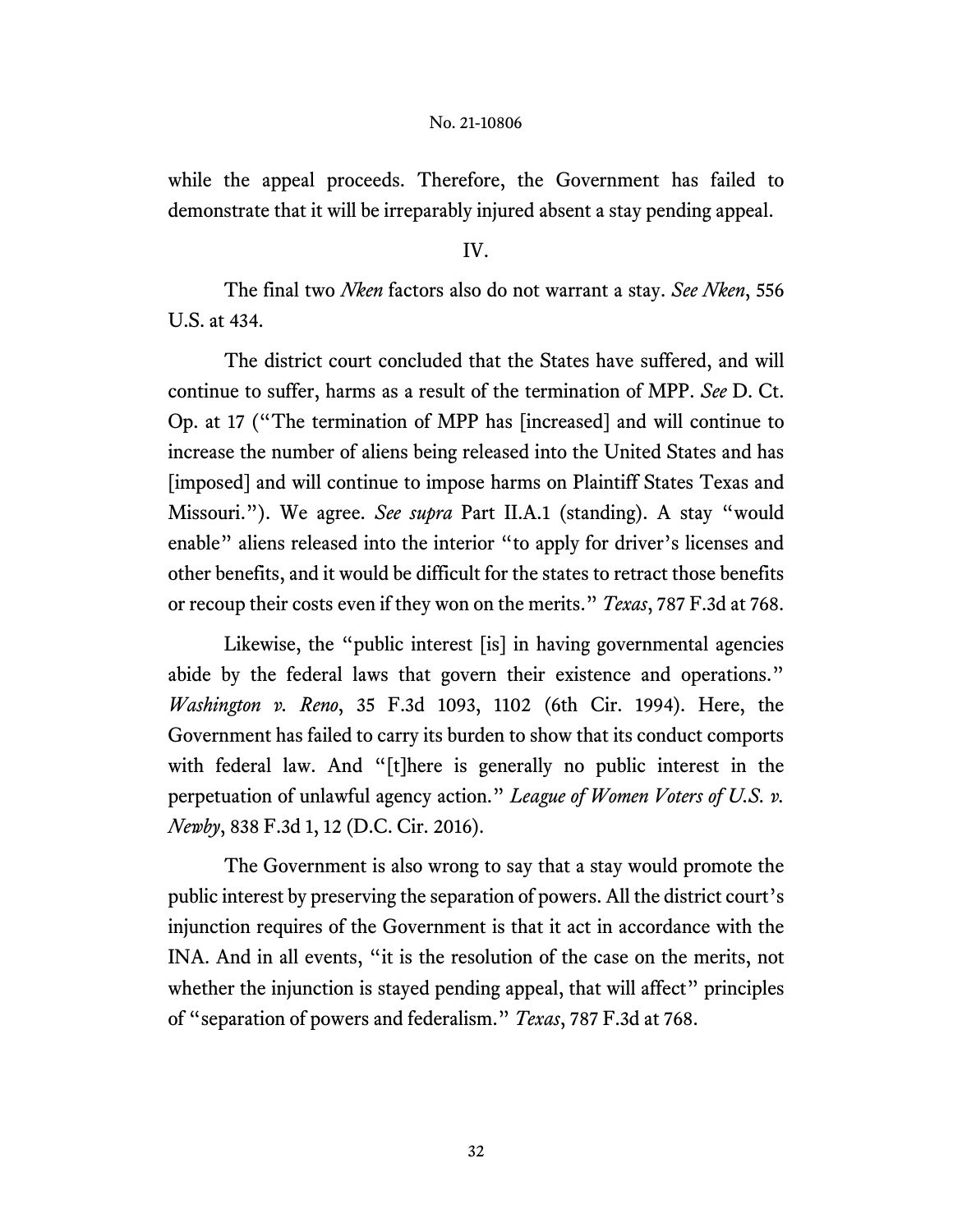The DHS-Texas Agreement also suggests the public interest counsels against issuing a stay. That Agreement expressly acknowledged that if DHS failed to comply with the Agreement's terms, Texas would "be irreparably damaged" and would "not have an adequate remedy at law." Compl., Ex. B at 4. The Agreement remained binding until August 1, 2021, and the parties agree DHS violated its terms. *See* D. Ct. Op. at 14 ("The parties agree DHS did not follow the[] procedures" required by the Agreement.). The district court concluded that the expiration of the Agreement mooted Texas's claim under it. *See id.* at 44. As noted in Part II above, however, the States' likelihood of success on the merits of their APA claims means that DHS will have to consider all relevant factors before attempting to rescind MPP including its effects on the States. The public interest plainly lies in not allowing DHS to circumvent those federalism concerns.

# V.

Finally, the Government argues a stay is warranted because the district court should have remanded without vacating the June 1 Memorandum or issuing an injunction. Stay Mot. at 22; *see also* Reply at 12. "Remand, not vacatur, is generally appropriate when there is at least a serious possibility that the agency will be able to substantiate its decision given an opportunity to do so." *Texas Ass'n of Manufacturers v. United States Consumer Prod. Safety Comm'n*, 989 F.3d 368, 389 (5th Cir. 2021). But it is unclear how DHS can substantiate its decision on remand. Neither in its opening stay motion nor in its reply does the Government suggest how it can. *See generally* Stay Mot. at 22–23; Reply at 12. And Supreme Court precedent suggests that any later memorandum on remand elaborating on the June 1 Memorandum would be irrelevant to an arbitrary-and-capricious analysis because it is a *post hoc* rationalization. *See Regents*, 140 S. Ct. at 1907–09. So at this stage, without any argument whatsoever to the contrary, it appears that DHS would have to issue "a *new* rule implementing a *new* policy" that